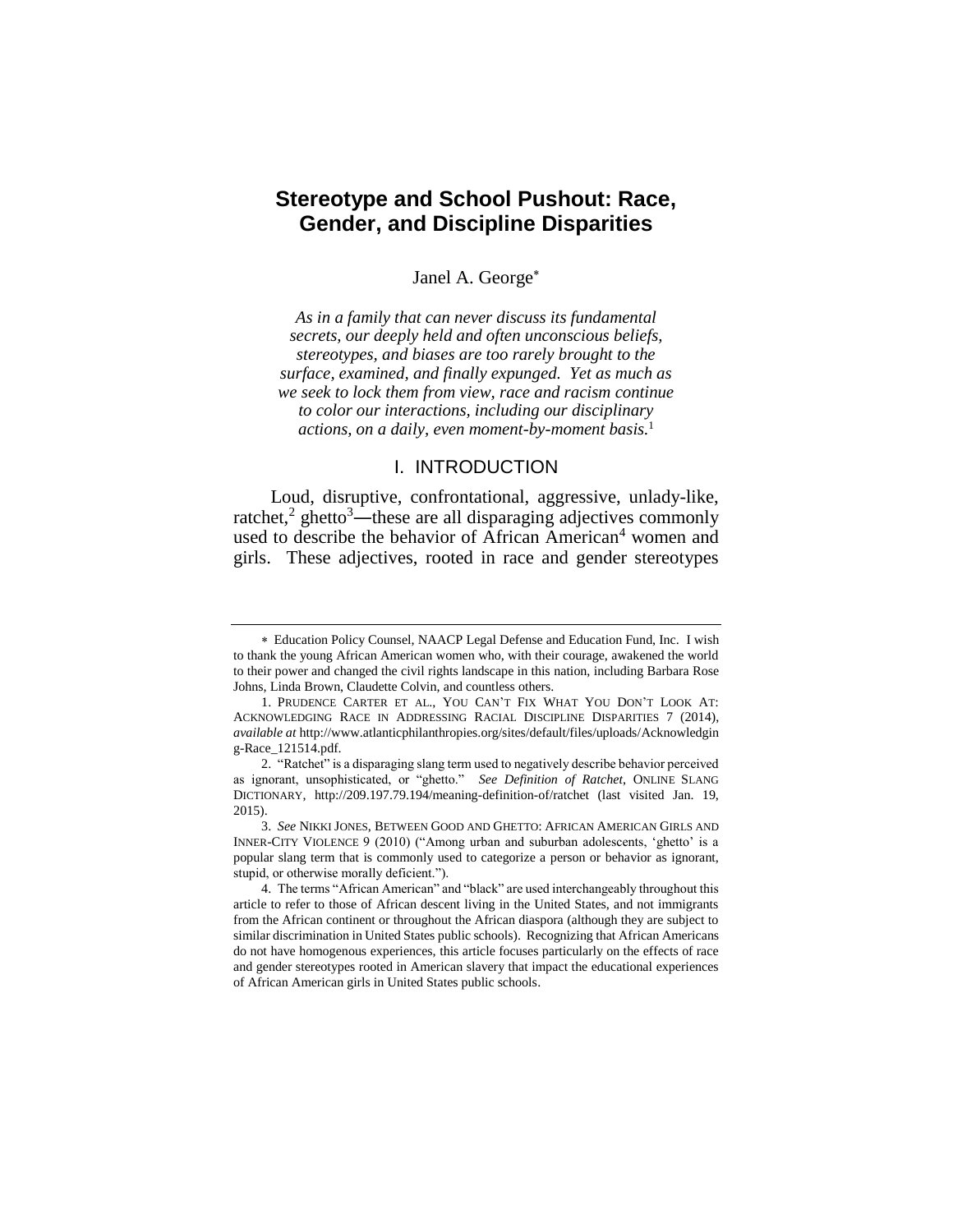from the days of slavery,<sup>5</sup> serve to reproduce social hierarchies and social constructions of race and gender. In the classroom, which itself is a reflection of social structures and systems, these stereotypes function to reflect and reinforce cultural beliefs.<sup>6</sup>

[S]chools have always played a very important role in preparing children for proper and successful participation in civic life and in inculcating in its youth the values society considers most important. But the very civic life for which students are being prepared is one that has always been dominated by white interests, preferences, values, and norms.<sup>7</sup>

In the context of school discipline, race and gender stereotypes particularly function to criminalize African American youth and to reinforce cultural beliefs about perceived inherent behavioral deficiencies and African American cultural norms in need of "social correction." School discipline practices are a particularly salient lens through which to view how stereotypes impact educational outcomes. Because it is an area in which broad discretion is traditionally granted to school administrators, little justification is required for arbitrary decision making, and limited accountability is imposed upon decision makers. The exercise of broad discretion infused with race and gender bias results in discipline that disproportionately impacts African American students,<sup>8</sup> particularly African American girls. In fact, "[r]acial discipline disparities are a consequence of U.S. history [and] of the biases and stereotypes created by that history."<sup>9</sup> Courts have traditionally been reluctant to intervene in local school disciplinary decisions and have been hesitant to overturn

<sup>5.</sup> CARTER ET AL.*, supra* note 1, at 2 ("In the United States, the origins of inequality began with slavery and gave us many of the racial stereotypes that retain much of their power today in schools and society.").

<sup>6.</sup> *See* MONIQUE W. MORRIS, AFRICAN AM. POLICY FORUM, RACE, GENDER AND THE SCHOOL-TO-PRISON PIPELINE: EXPANDING OUR DISCUSSION TO INCLUDE BLACK GIRLS 8 (2014), *available at* http://static1.squarespace.com/static/53f20d90e4b0b80451158d8c/t/ 5422efe3e4b040cd1f255c1a/1411575779338/Morris-Race-Gender-and-the-School-to-Priso n-Pipeline+FINAL.pdf ("According to the theory of social reproduction, educational institutions in their pedagogy, design, structure and practice, serve to reproduce social hierarchies.").

<sup>7.</sup> David Simson, *Exclusion, Punishment, Racism, and Our Schools: A Critical Race Theory Perspective on School Discipline*, 61 UCLA L. REV. 506, 551 (2014) (footnote omitted).

<sup>8.</sup> *See generally* CARTER ET AL., *supra* note 1 (discussing the disproportionality in detail).

<sup>9.</sup> *Id.* at 1-2.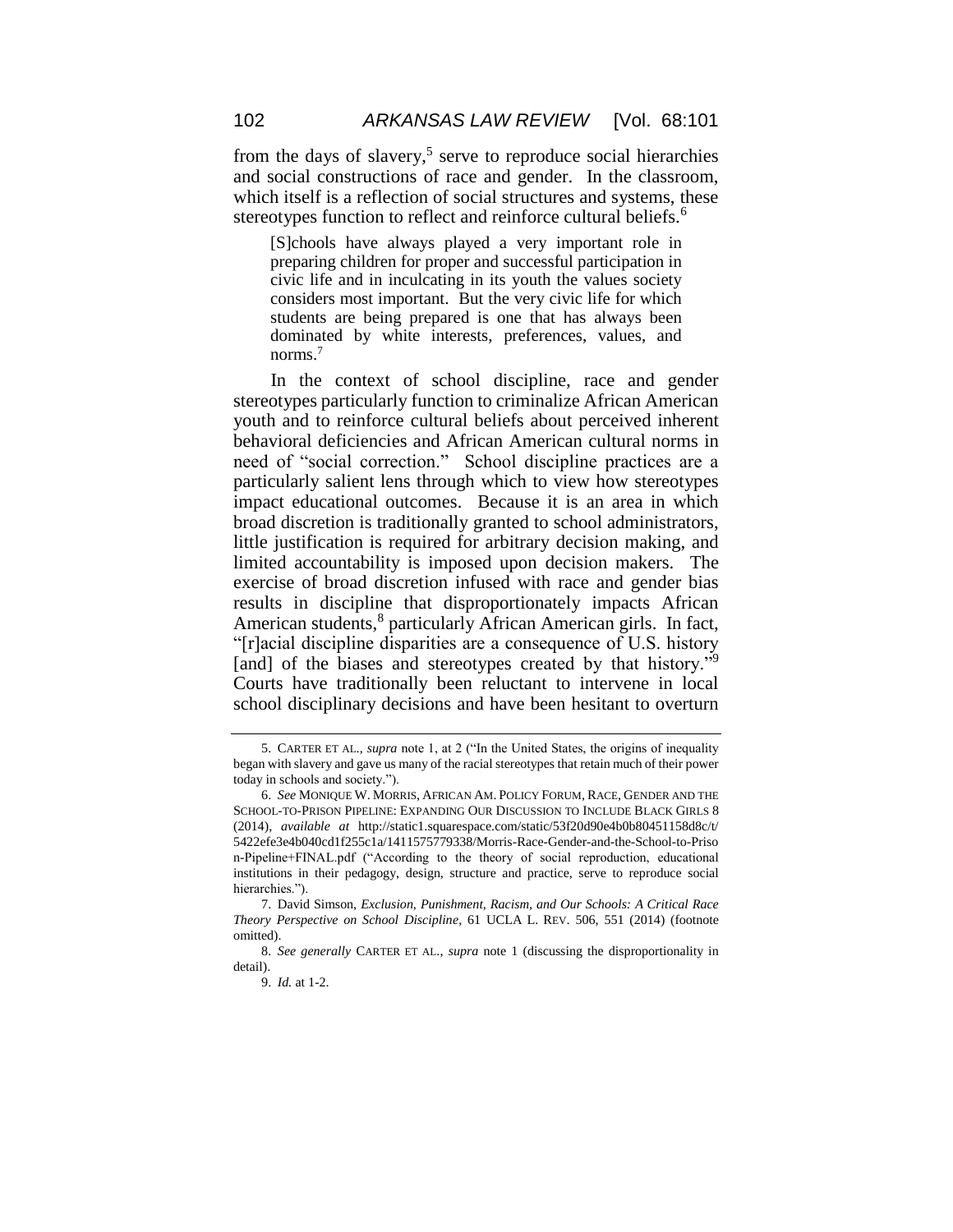them.<sup>10</sup> In this environment, implicit and explicit biases are able to manifest themselves and thrive unabated with little oversight or intervention from the courts or the federal government.

While research has highlighted disparities related to race in the administration of school discipline for decades, only within the last few years have racial disparities in discipline garnered national attention. Most significantly, joint guidance issued by the United States Departments of Justice and Education,  $\frac{11}{11}$  data released on discipline by the Department of Education Office for Civil Rights, $12$  a report on school discipline by the Council of State Governments Justice Center,<sup>13</sup> and recent national news reports<sup>14</sup> put schools on notice of their obligations and responsibilities in the administration of school discipline. While national attention and data acknowledge the disparate impact discriminatory discipline practices have on African American youth, the focus has, until recently, largely been on African American males. Little attention has been paid to the impact of discriminatory discipline on the educational experiences and outcomes of African American girls, despite the ongoing work of scholars like Dr. Monique W. Morris, Dr. Jamilia Blake, and Kimberlé Crenshaw that highlights the unique ways that African American girls are impacted.<sup>15</sup>

However, attention must be paid to how African American girls uniquely experience discriminatory discipline influenced by race and gender bias; otherwise, African American girls will

<sup>10.</sup> Russell J. Skiba et al., *African American Disproportionality in School Discipline: The Divide Between Best Evidence and Legal Remedy*, 54 N.Y.L. SCH. L. REV. 1071, 1080 (2010).

<sup>11.</sup> *See* U.S. DEP'T OF JUSTICE & U.S. DEP'T OF EDUC., DEAR COLLEAGUE LETTER ON THE NONDISCRIMINATORY ADMINISTRATION OF SCHOOL DISCIPLINE (2014), *available at* http://www2.ed.gov/about/offices/list/ocr/letters/colleague-201401-title-vi.html.

<sup>12.</sup> *See* U.S. DEP'T OF EDUC., OFFICE FOR CIVIL RIGHTS, CIVIL RIGHTS DATA COLLECTION, DATA SNAPSHOT: SCHOOL DISCIPLINE (2014), *available at*  http://ocrdata.ed.gov/Downloads/CRDC-School-Discipline-Snapshot.pdf*.* 

<sup>13.</sup> COUNCIL OF STATE GOV'TS JUSTICE CTR., THE SCHOOL DISCIPLINE CONSENSUS REPORT (2014), *available at* http://csgjusticecenter.org/youth/school-discipline-consensusreport/.

<sup>14.</sup> *See* Tanzina Vega, *Disciplining of Girls Differs Among and Within Races*, N.Y. TIMES, Dec. 10, 2014, at A21; Leticia Smith-Evans & Russell Skiba, *Race Debate Should Include School Discipline*, USA TODAY (Dec. 21, 2014, 1:14 PM), http://www.usatoday.com/story/opinion/2014/12/20/racism-school-discipline-evans-skiba/ 20494903/.

<sup>15.</sup> *See* MORRIS, *supra* note 6, at 1 ("[T]his Report addresses dimensions of girls' vulnerability that are frequently obscured by their relative absence from this conversation.").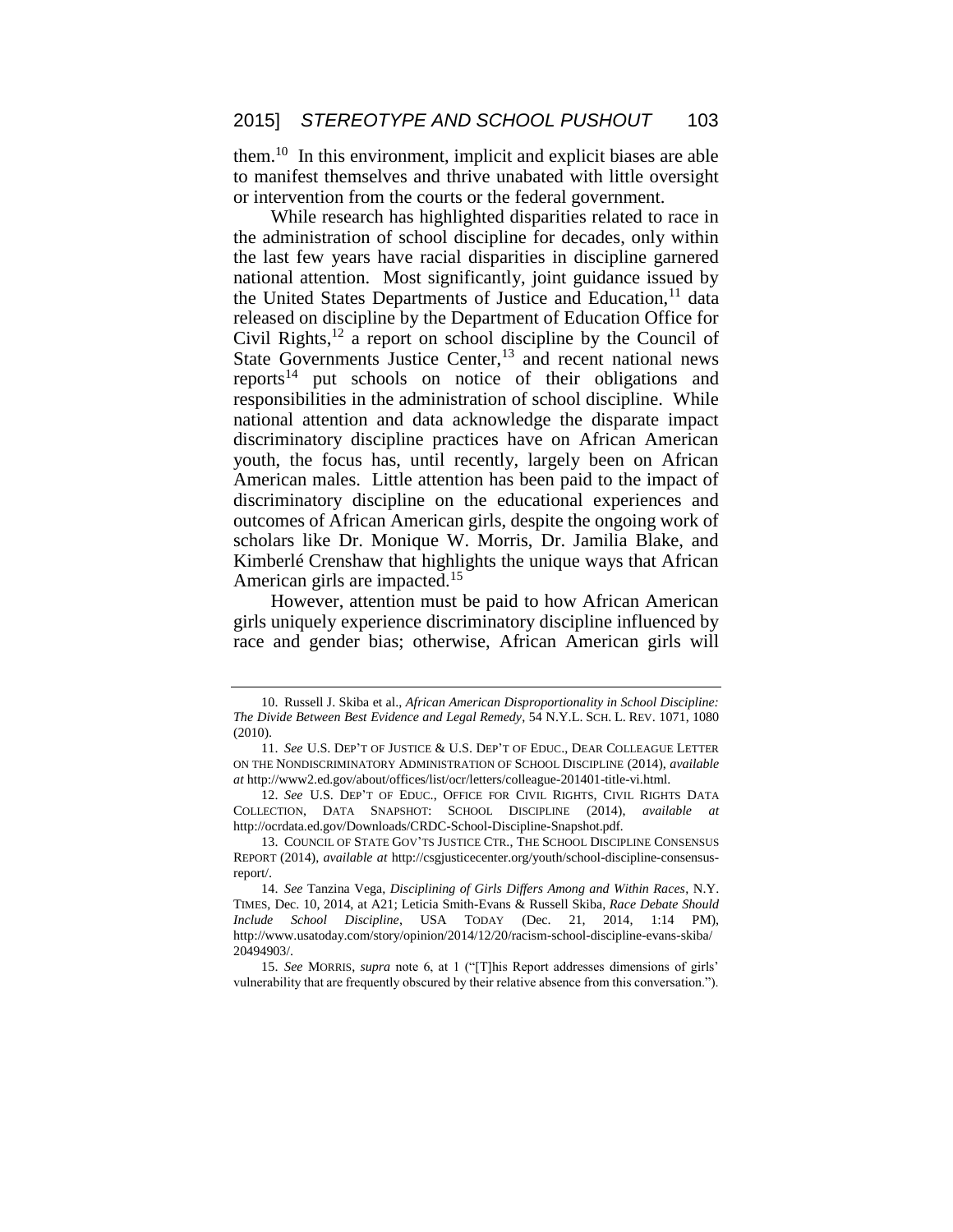continue to experience compromised educational outcomes. A recent report issued by the NAACP Legal Defense and Educational Fund, Inc. and the National Women's Law Center examined data on African American girls and education, including school discipline disparities, and called for increased attention to how these girls are uniquely impacted by race and gender bias in school discipline decisions.<sup>16</sup> For instance, African American girls are suspended at "six times the rate of white girls and more than any other group of girls and several groups of boys."<sup>17</sup> These suspensions are often for innocuous offenses, such as "willful defiance," or even for wearing natural hairstyles.<sup>18</sup>

By failing to acknowledge the unique ways that African American girls' educational experiences are impacted by explicit and implicit bias and the underlying racial and gender stereotypes which fuel them, we enable the phenomena known as "school pushout"<sup>19</sup> and the "school-to-prison pipeline,"<sup>20</sup> which are currently operating to make African American girls the fastestgrowing segment of the juvenile justice system.<sup>21</sup> The term "school pushout" refers to:

[N]umerous and systemic factors that prevent or discourage young people from remaining on track to complete their education and has severe and lasting consequences . . . . These factors include . . . over-reliance on zero-tolerance practices and punitive measures such as suspensions and expulsions, over-reliance on law enforcement tactics and ceding of disciplinary authority to law enforcement personnel, and a history of systemic racism and inequality.<sup>22</sup>

<sup>16.</sup> *See* LETICIA SMITH-EVANS ET AL., NAACP LEGAL DEF. & EDUC. FUND, INC. & NAT'L WOMEN'S LAW CTR., UNLOCKING OPPORTUNITY FOR AFRICAN AMERICAN GIRLS: A CALL TO ACTION FOR EDUCATIONAL EQUITY (2014), *available at*  http://www.naacpldf.org/files/publications/Unlocking%20Opportunity%20for%20African %20American%20Girls\_0.pdf.

<sup>17.</sup> *Id.* at 15.

<sup>18.</sup> *See id.* at 19.

<sup>19.</sup> *See Mission*, DIGNITY SCH., http://dignityinschools.org/about-us/mission (last visited Jan. 19, 2015).

<sup>20.</sup> MORRIS, *supra* note 6, at 2.

<sup>21.</sup> *See* Francine T. Sherman, *Justice for Girls: Are We Making Progress?*, 59 UCLA L. REV. 1584, 1617 (2012) ("[B]lack girls have been the swiftest growing group of girls referred to the juvenile courts and entering detention. . . . [B]y 2008, referrals of black girls had increased 72 percent from their 1992 level, making up 35 percent of all girls' referrals.").

<sup>22.</sup> *Mission*, *supra* note 19.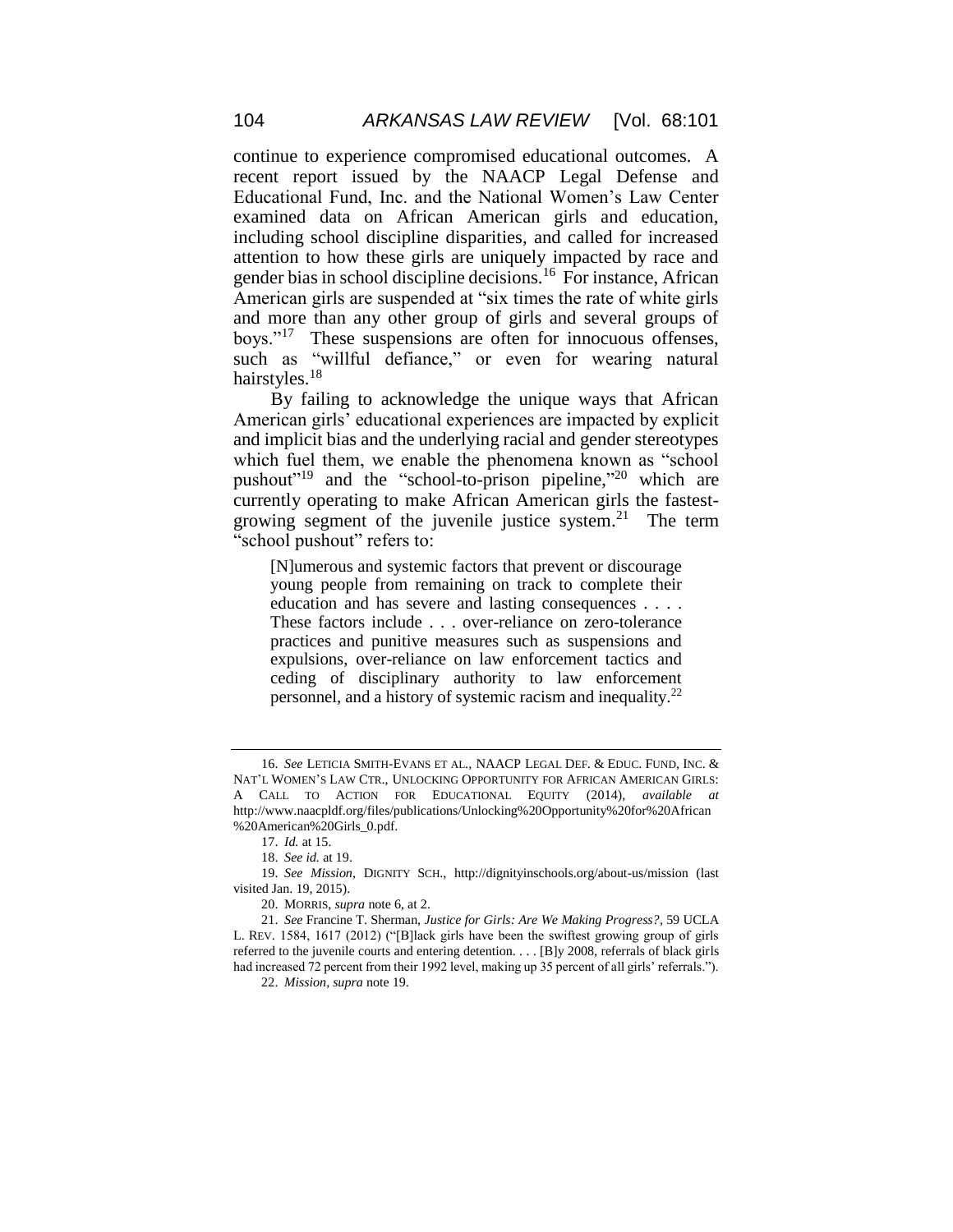The phrase "school-to-prison pipeline" refers to "the schoolbased policies, practices, conditions, and prevailing consciousness that facilitate criminalization within educational environments and the processes by which this criminalization results in the incarceration of youth and young adults."<sup>23</sup> The school-to-prison pipeline "disproportionately affects youth of color—both female and male."<sup>24</sup> While both African American males and females are negatively and disproportionality impacted by discriminatory discipline practices, African American girls are uniquely impacted by both race and gender bias. For instance, only African American girls have been suspended for wearing natural hairstyles, which school dress code policies apparently find to be "not presentable" or "a distraction."<sup>25</sup>

Underlying these disciplinary actions is race and gender bias which engender perceptions of African American women's hair as fundamentally unacceptable or inappropriate—a unique manifestation of bias that impacts African American females both because they are black and because they are women. Bias in discretionary discipline decisions has resulted in higher rates of exclusionary discipline practices, which are disciplinary sanctions that remove students from school, such as out-of-school suspensions and expulsions.<sup>26</sup> These discriminatory practices operate to push African American girls out of school and into the juvenile justice system or onto the streets, essentially undermining their outcomes and contributing to academic disengagement, high dropout rates, increased criminal activity and involvement with the juvenile justice system, and long-term economic consequences such as unemployment and reduced lifetime earnings. $27$ 

This article examines how race and gender bias, manifested through discriminatory discipline practices, uniquely impact and undermine the educational experiences and outcomes of African American girls. Part II examines the origins of race and gender stereotypes of African American women, which are rooted in our

<sup>23.</sup> Monique W. Morris, *Searching for Black Girls in the School-to-Prison Pipeline*, NAT'L COUNCIL ON CRIME & DELINQ. (Mar. 18, 2013), http://www.nccdglobal.org/blog/searching-for-black-girls-in-the-school-to-prison-pipeline. 24. *Id.*

<sup>25.</sup> *See* SMITH-EVANS ET AL., *supra* note 16, at 19.

<sup>26.</sup> DANIEL J. LOSEN, DISCIPLINE POLICIES, SUCCESSFUL SCHOOLS, AND RACIAL JUSTICE 2 (2011), *available at* http://nepc.colorado.edu/files/NEPC-SchoolDiscipline.pdf.

<sup>27.</sup> *See* SMITH-EVANS ET AL., *supra* note 16, at 18.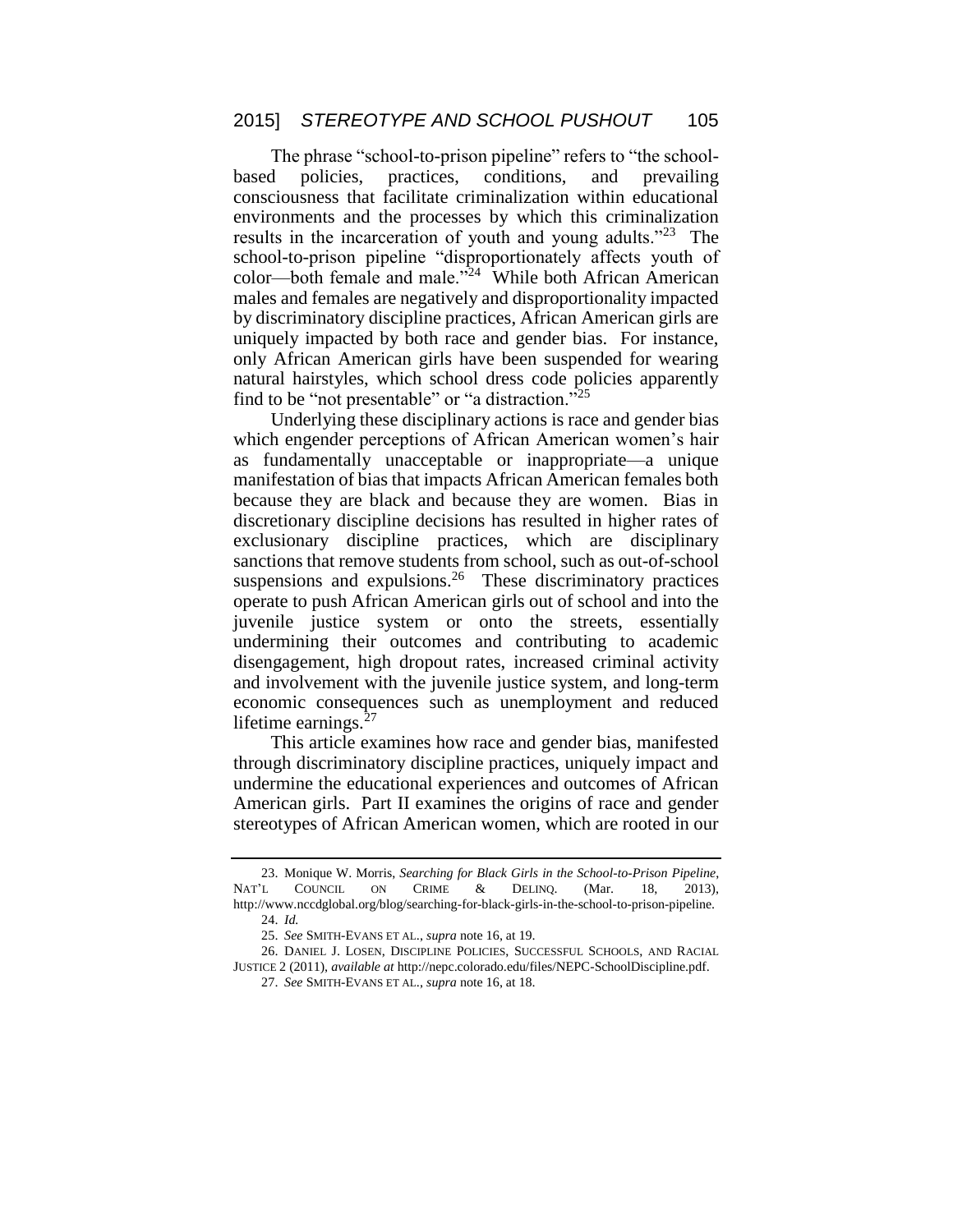nation's ugly history of slavery. Part II also details how these race and gender stereotypes survived to manifest themselves today in our nation's schools, how they underlie perceptions of African American girls, and how they influence discipline-related decision making by teachers and administrators. Part III highlights the role of implicit bias, its effects on decision making and perception, and its role in disciplinary decisions. Part IV takes a closer look at discriminatory discipline practices in the classroom, examines the evolution of exclusionary discipline practices through the proliferation of zero-tolerance policies, and highlights current data on discipline disparities impacting African American girls. Part IV also explores the educational, economic, and psychological consequences of discriminatory discipline on the lives of African American girls. Part V provides a legal examination of discriminatory discipline, an overview of how the courts and Congress have historically addressed discriminatory discipline practices, and an analysis of the efficacy of current attempts to address discriminatory discipline practices. This article concludes with an urgent call to confront race and gender stereotypes that disproportionally push African American girls out of school and for the implementation of appropriate alternatives to discriminatory discipline practices.

#### II. GOOD GIRLS OR GHETTO GIRLS?: RACE AND GENDER STEREOTYPES AND AFRICAN AMERICAN GIRLS IN SCHOOL<sup>28</sup>

African American girls are subjected to race and gender stereotypes that influence teachers' and school administrators' responses to their behavior and trigger "social correction" when such behavior is interpreted to deviate from social norms. This country's history of racism, which once justified enslavement of blacks on socially constructed beliefs of black inferiority, impacts the current perceptions of African Americans as inherently inferior and perpetuates social norms consistent with beliefs of white superiority. Education is a lens through which these social

<sup>28.</sup> *See* MORRIS, *supra* note 6, at 5 ("Black females are affected by the stigma of having to participate in identity politics that marginalize them or place them into polarizing categories—'good' girls or girls that behave in a 'ghetto' fashion—which exacerbate stereotypes about Black femininity, particularly in the context of socioeconomic status, crime and punishment.").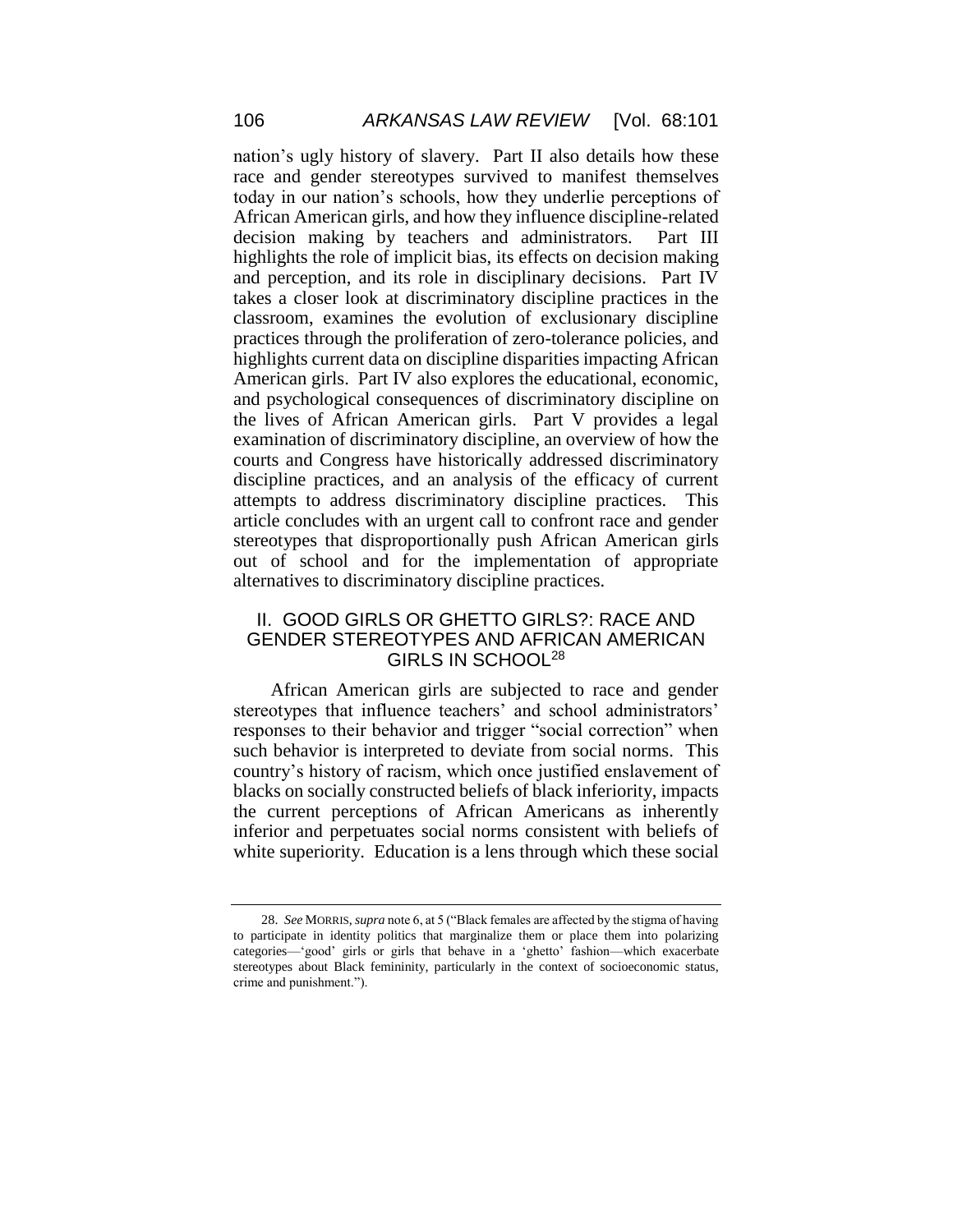norms are reflected and reproduced.<sup>29</sup> African American students are subsequently impacted in the educational setting by systems and beliefs that perpetuate social order and norms undergirded by institutionalized racism.<sup>30</sup> For African American girls, institutionalized racism not only perpetuates ideas of racial inferiority, but also their deviance from gender norms and their failure to meet expectations of "feminine" behavior, which are both equated with white womanhood.<sup>31</sup> In fact, "gender reflects widely held beliefs, or normative expectations, about the 'attitudes and activities appropriate for one's sex category.'"<sup>32</sup>

Race and gender stereotypes about African American women are rooted in our nation's history and legacy of slavery. During slavery, African American women were subjected to horrific conditions of sexual abuse and exploitation, excruciating forced manual labor, and daily humiliation.<sup>33</sup> In order to justify the sexual abuse and exploitation of black women, stereotypes emerged depicting them as seductive, hypersexual, and immoral.<sup>34</sup> As one commentator noted, the "[s]exual myth about Blackwomen functions as a tool for controlling Blackwomen's and white women's behavior, and it is foundational to the social, economic, and political hierarchical ordering of Blackwomen."35 The resulting "devaluation of Black womanhood [still] permeates the psyches of all Americans."<sup>36</sup> The prevailing hierarchy which places African American women below white women in terms of ideals of womanhood and femininity is manifested in stereotypes of African American women as sexually available and

<sup>29.</sup> *See id.* at 8 ("According to the theory of social reproduction, educational institutions in their pedagogy, design, structure and practice, serve to reproduce social hierarchies.").

<sup>30.</sup> *See* RUSSELL SKIBA ET AL., THE COLOR OF DISCIPLINE: SOURCES OF RACIAL AND GENDER DISPROPORTIONALITY IN SCHOOL PUNISHMENT 18 (2000), *available at* http://www.indiana.edu/~equity/docs/ColorOfDiscipline.pdf ("Racial bias in the practice of school discipline is also part of a broader discourse concerning the continuing presence of institutional racism or structural inequity in education.").

<sup>31.</sup> *See* MORRIS, *supra* note 6, at 5.

<sup>32.</sup> JONES, *supra* note 3, at 7.

<sup>33.</sup> CARTER ET AL., *supra* note 1, at 2 ("[S]lave owners often denigrated their bodies through rape, forced procreation or 'breeding' with other slaves, and sold their children into slavery.").

<sup>34.</sup> *Id.*

<sup>35.</sup> Joan R. Tarpley, *Blackwomen, Sexual Myth, and Jurisprudence*, 69 TEMP. L. REV. 1343, 1345 (1996) (footnote omitted).

<sup>36.</sup> *Id.* at 1347.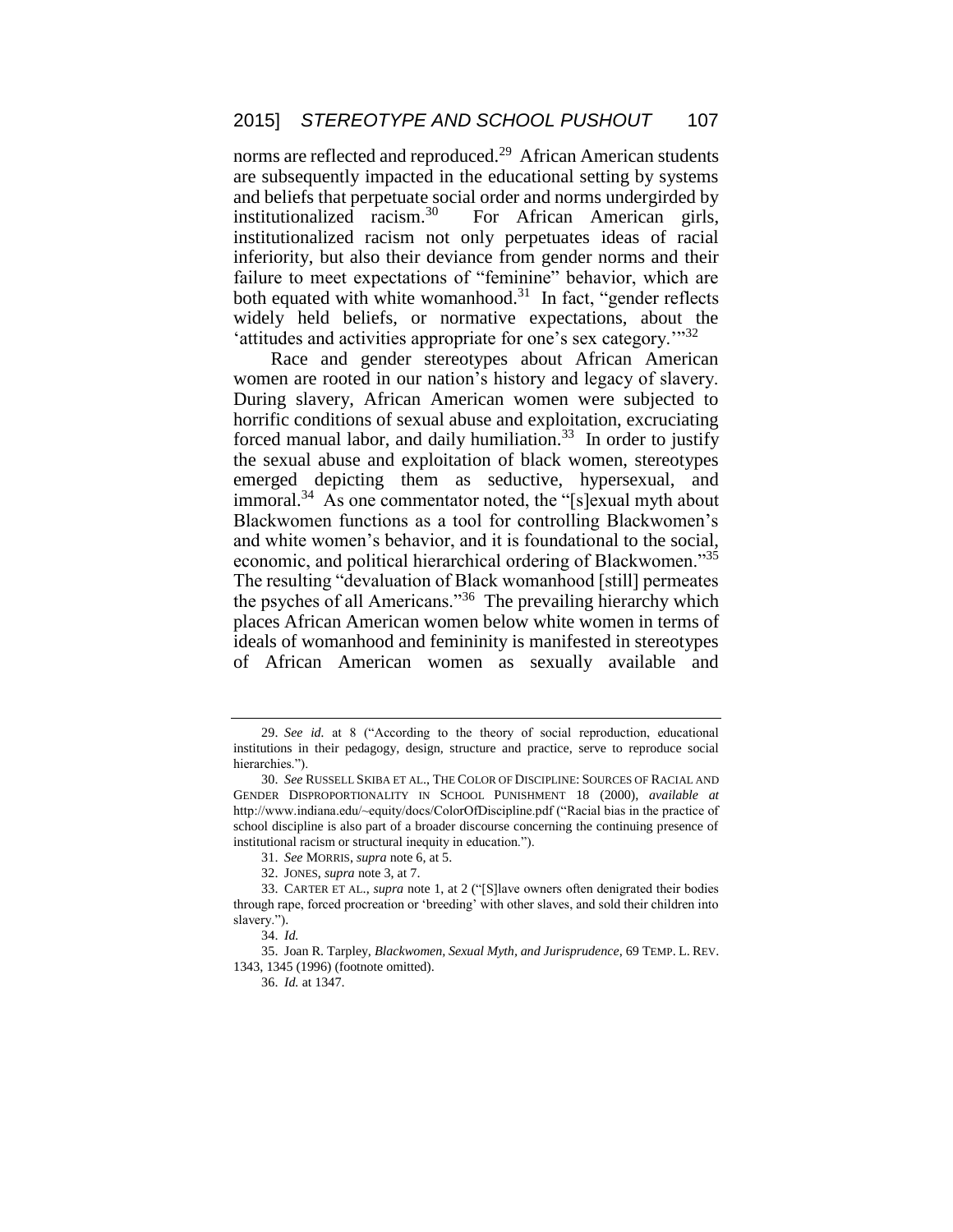promiscuous and of white women as sexually pure and moral.<sup>37</sup> For African American girls, expectations in schools mirror the prevailing ideals of womanhood, which leads to social correction by teachers inculcated with these social norms and stereotypes.<sup>38</sup>

Some note:

[W]omen and girls who are able to mirror normative expectations of femininity during their interactions with others—for example, by assuming a passive demeanor and presenting an appearance that does not significantly deviate from the standards of mainstream culture or local preferences—are evaluated by adults . . . and by peers as appropriately feminine girls or *good* girls.<sup>39</sup>

But women and girls who are not perceived as fitting within normative expectations of femininity—interpreted as white womanhood—are subjected to harsh consequences. For African American girls, who are already perceived via racial stereotype as not conforming to the ideals of womanhood, the consequences of falling short are particularly punitive.<sup>40</sup>

In schools, these "criminalizing responses" are demonstrated by increased suspensions and expulsions of African American girls, and "the behaviors for which Black females routinely experience disciplinary response are related to their nonconformity with notions of white-middle class femininity, for example, by their dress, their profanity, or by having tantrums in the classroom."<sup>41</sup> Further, "girls or women who seem to violate perceived gender boundaries by embracing stereotypically masculine behavior (e.g., strength, independence, and an outwardly aggressive demeanor) often are disparagingly categorized as 'unnaturally strong."<sup>42</sup> Being "unnaturally strong" is a common perception of African American girls and women and is code for their nonconformance with passive gender-based expectations.<sup>43</sup>

<sup>37.</sup> *See id.* at 1365.

<sup>38.</sup> *See* MORRIS, *supra* note 6, at 5.

<sup>39.</sup> JONES, *supra* note 3, at 8.

<sup>40.</sup> MORRIS, *supra* note 6, at 5 ("When Black girls do engage in acts that are deemed 'ghetto' or a deviation from the social norms that define female behavior according to a narrow, White middle-class definition of femininity, they are deemed nonconformative and thereby subject to criminalizing responses.").

<sup>41.</sup> *Id.* at 6.

<sup>42.</sup> JONES, *supra* note 3, at 8.

<sup>43.</sup> *See* SMITH-EVANS ET AL., *supra* note 16, at 6.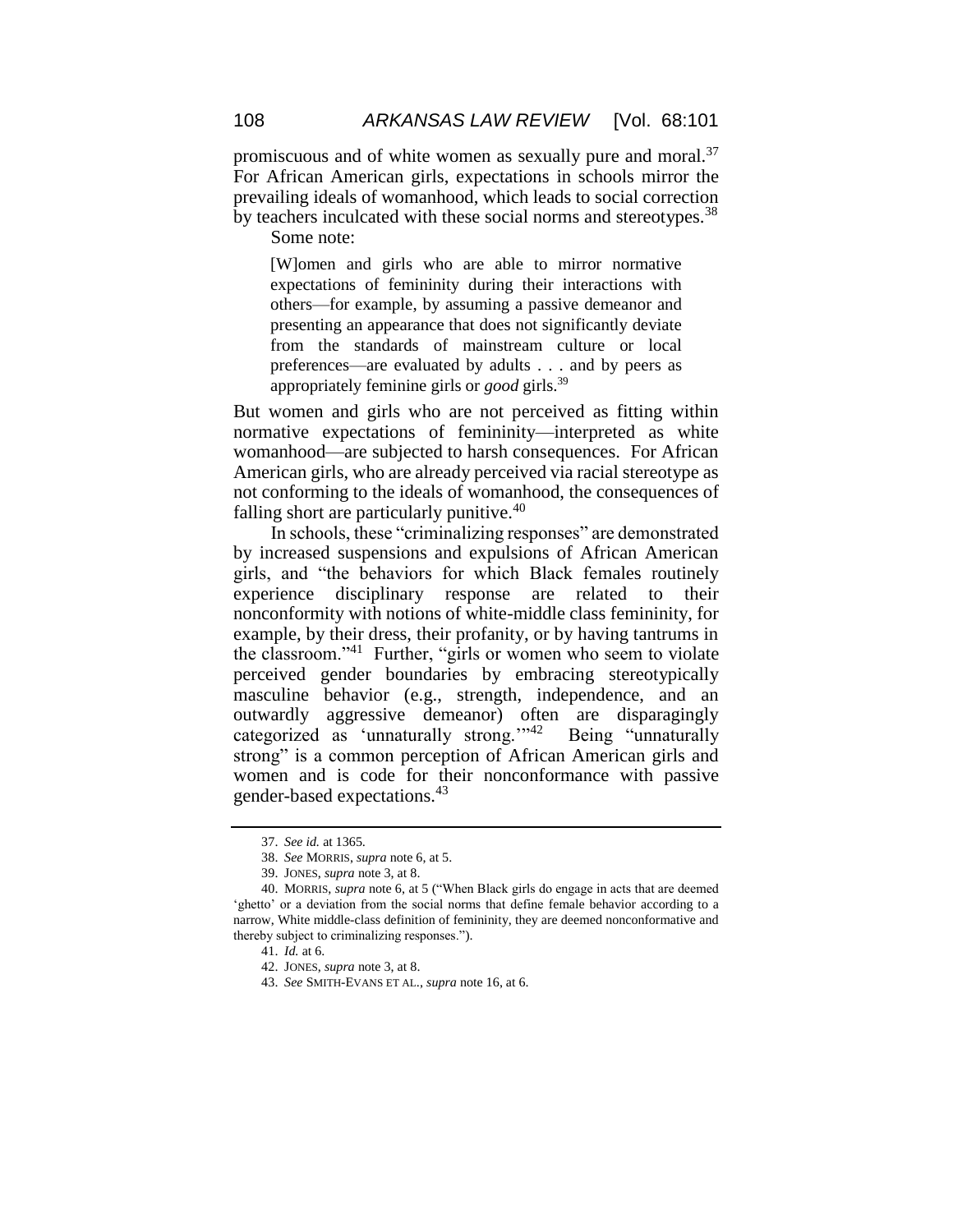Other "code words" associated with African American girls include "assertive," "loud," "aggressive," and "confrontational," all of which are incongruent with adjectives associated with positively perceived passive feminine behavior.<sup>44</sup> Ironically, these adjectives also describe behaviors that have helped African American women navigate the complexities of racism and sexism, both inside and outside of their communities.<sup>45</sup> But instead of being perceived positively in school environments, stereotypes of African American girls are used to justify the overly punitive sanctions imposed on them.<sup>46</sup> In fact, scholars like Dr. Morris and Dr. Blake note that in school settings African American girls are often "criminalized for qualities that have been associated with their survival as Black females."<sup>47</sup> This criminalization of nonconformance with prevalent notions of femininity and the undervaluing of qualities developed by African American women to negotiate complicated social circumstances causes their struggles with racial and gender expectations that are incongruous and impossible to overcome. African American girls are essentially "in a no-win situation":

[T]hey either conform to white, middle class notions of how girls should act and be quiet and passive, which ultimately does not serve girls well in their pursuit of an education; or they speak up and get disciplined for defying those expectations and conforming to educators' stereotyped expectations for African American girls.<sup>48</sup>

#### III. THE IMPLICATIONS OF IMPLICIT BIAS: DISCIPLINE DISPARITIES AND AFRICAN AMERICAN GIRLS

Responses by educators to the perceived nonconformity of African American girls to race and gender expectations has resulted in the disproportionate criminalization and punishment of African American girls through overly punitive disciplinary sanctions. Recent research indicated "that Black girls were disproportionately suspended from middle school for behaviors

<sup>44.</sup> *See id.* at 5-6.

<sup>45.</sup> MORRIS, *supra* note 6, at 9 ("For example, to be 'loud' or 'defiant'—two 'infractions' that lead to the use of exclusionary discipline in schools—are qualities that have historically underscored Black female resilience to the combined effects of racism, sexism, and classism.").

<sup>46.</sup> *See id.*

<sup>47.</sup> *Id.*

<sup>48.</sup> SMITH-EVANS ET AL., *supra* note 16, at 6.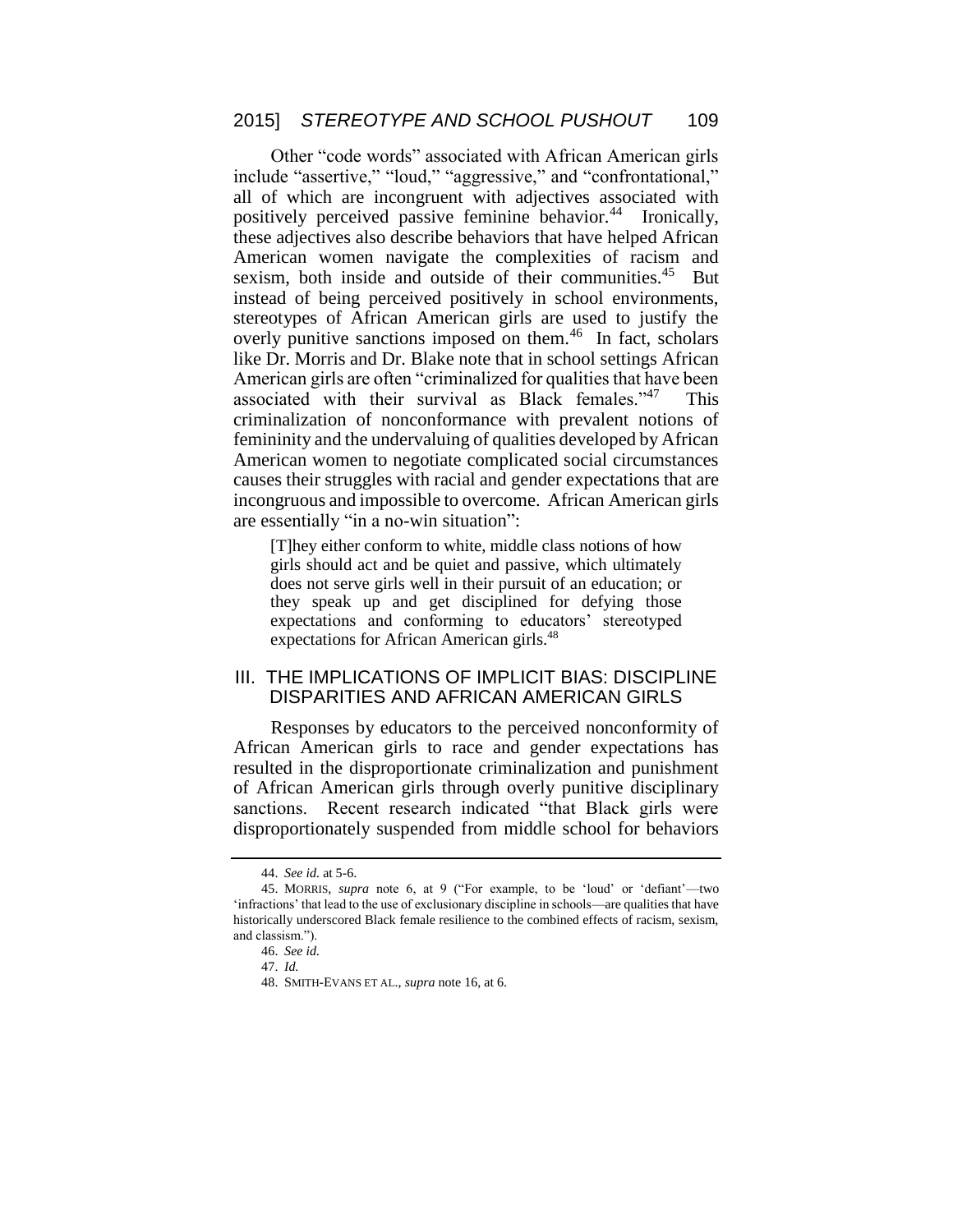that [were] *subjectively* determined worthy of reprimand."<sup>49</sup> Data from 2012 showed that African American girls were disproportionately suspended at rates higher than all other races of girls and most groups of boys.<sup>50</sup> One statistic is particularly sobering: "[A]lthough African American girls represented less than 17 percent of all female students [in 2009–10], they comprised 31 percent of all girls referred to law enforcement and approximately 43 percent of girls who had experienced a schoolrelated arrest."<sup>51</sup>

The broad room for subjectivity in disciplinary decisions allows race and gender bias, both explicit and implicit, to influence disciplinary decision making. This is further supported by data and research showing that racial discipline disparities cannot be attributed to higher rates of misbehavior among African American students.<sup>52</sup> In fact, contrary to the misperceptions about higher rates of misbehavior among black students, which are also rooted in stereotypes of inherently deviant or "uncontrollable" black children, research has shown "African American students are punished more severely for less serious or more subjective infractions."<sup>53</sup> Whether educators admit it or not, they—like everyone else—are vulnerable to harboring bias, and when the opportunity to exercise discretion in decision making arises, it usually plays out against African American students, including African American girls. Findings show that "large and consistent disparities in the discipline of black and white students. . . . indicate a systematic and prevalent bias in the practice of school discipline."<sup>54</sup> Implicit racial bias has been identified by scholars as a primary influence in discretionary discipline decisions that create significant disparities for African

<sup>49.</sup> MORRIS, *supra* note 6, at 5.

<sup>50.</sup> U.S. DEP'T OF EDUC., OFFICE FOR CIVIL RIGHTS, *supra* note 12, at 1.

<sup>51.</sup> SMITH-EVANS ET AL., *supra* note 16, at 16.

<sup>52.</sup> Skiba et al., *supra* note 10, at 1088 ("[I]nvestigations of student behavior, race, and discipline have yielded no evidence that African American over-representation in school suspension is due to higher rates of misbehavior, regardless of whether the data are selfreported, or based on analysis of disciplinary records.").

<sup>53.</sup> *Id.*; *see also* SKIBA ET AL., *supra* note 30, at 19 ("[W]e were struck during the preparation of this manuscript by the virtual absence of empirical support for the popular hypothesis that African American students are disciplined more because they act out more.").

<sup>54.</sup> SKIBA ET AL., *supra* note 30, at 18-19.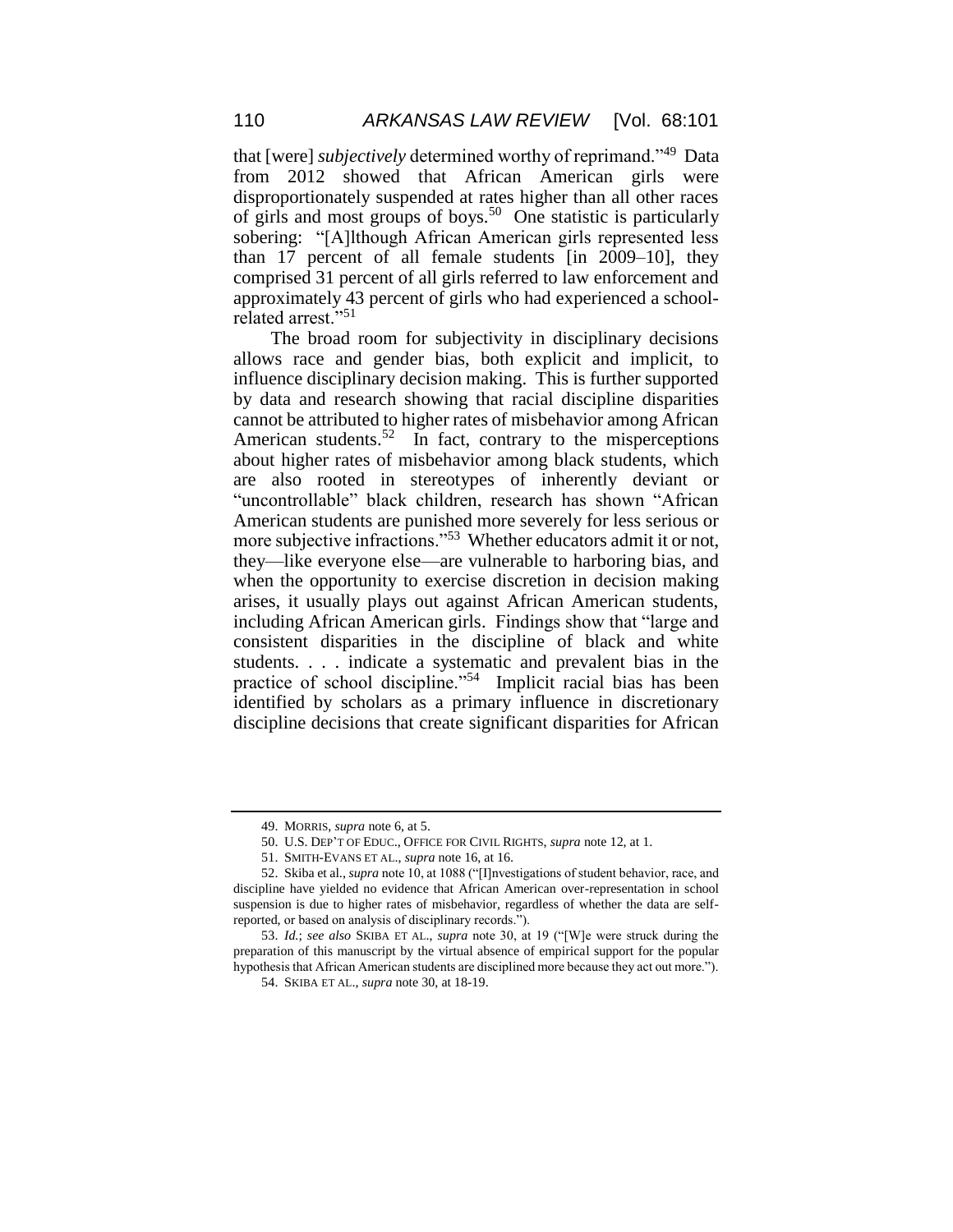American students, especially African American girls.<sup>55</sup> One commentator defined implicit bias as the following:

[T]he mental process that causes us to have negative feelings and attitudes about people based on characteristics like race, ethnicity, age and appearance. Because this cognitive process functions in our unconscious mind, we are typically not consciously aware of the negative racial biases that we develop over the course of our lifetime. In the general population, implicit racial bias often supports the stereotypical caricature of Black youth . . . as irresponsible, dishonest, and dangerous.<sup>56</sup>

Like everyone else, educators and school administrators hold implicit biases based upon race or gender stereotypes. These "biases do not necessarily lead to explicitly biased decisions or behaviors in schools, but they can undergird discriminatory behaviors—especially when such biases remain unstated and unexamined." $57$  Pretending that such biases do not exist does not make it so. In fact, one study revealed that educators "perceived Black girls as being 'loud, defiant, and precocious' and that Black girls were more likely than their white or Latina peers to be reprimanded for being 'unladylike."<sup>58</sup> One scholar of critical race theory described the problem in the following way:

Racial schemas influence what we pay attention to, how we interpret what we pay attention to, and what we remember about a person. The fact that this occurs in ways that are often not consciously controlled and even outside of our awareness forms the basis of the concept of implicit bias.<sup>59</sup>

This explains how educators interpret the actions of African American students differently than those of white students and mete out different sanctions, even when the students commit the same infraction. When discretion plays a large role in discipline decisions, bias functions in the favor of white students with whom more favorable characteristics are associated, and against black

<sup>55.</sup> *See* TOM RUDD, KIRWAN INST., RACIAL DISPROPORTIONALITY IN SCHOOL DISCIPLINE: IMPLICIT BIAS IS HEAVILY IMPLICATED 3 (2014), *available at* http://www.antiracistalliance.com/racial-disproportionality-schools-02.pdf.

<sup>56.</sup> *Id.*

<sup>57.</sup> CARTER ET AL., *supra* note 1, at 4.

<sup>58.</sup> MORRIS, *supra* note 6, at 5.

<sup>59.</sup> Simson, *supra* note 7, at 543 (footnote omitted).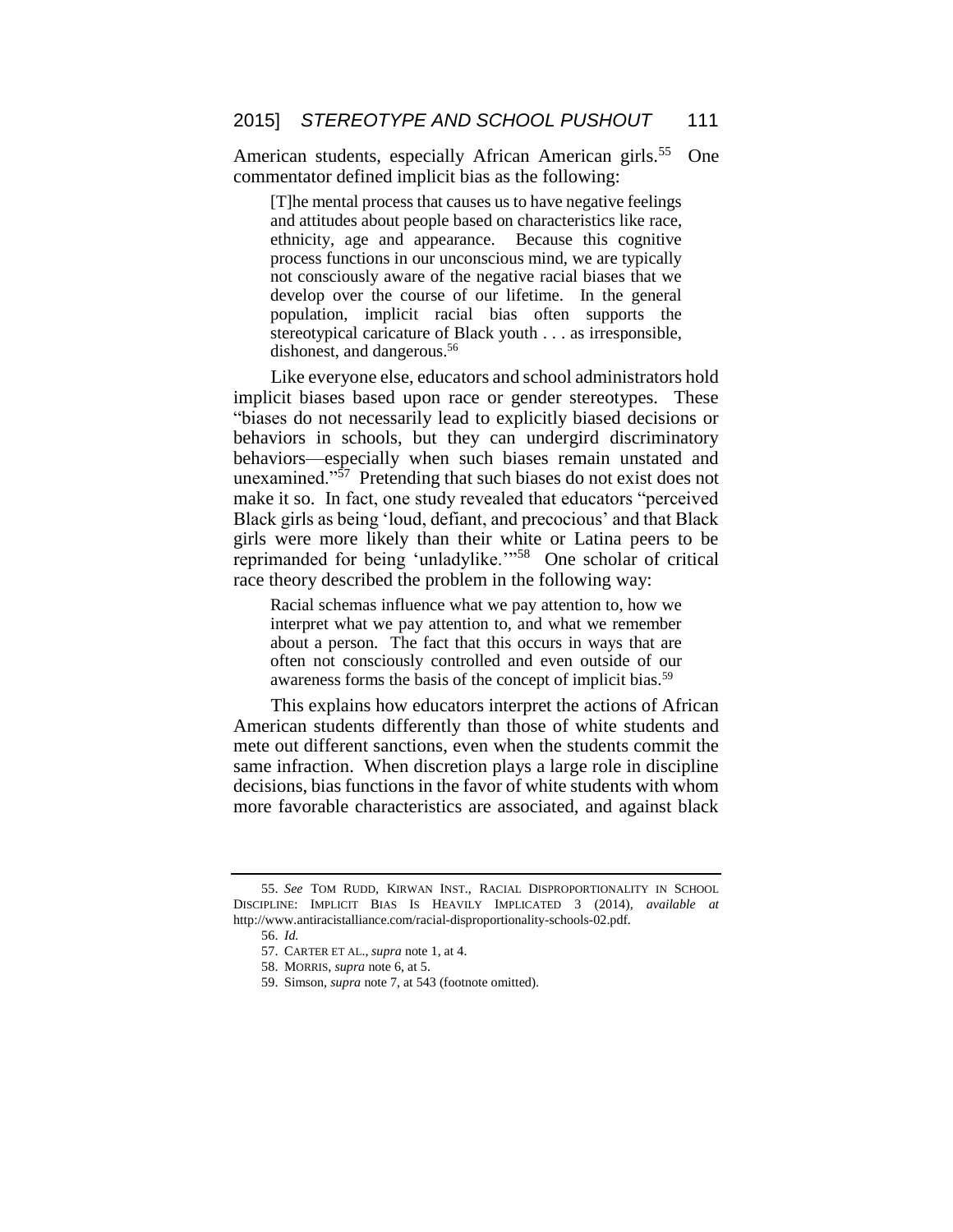students, to whom society attributes more negative characteristics based on their race.

Subjective discipline categories like "willful defiance" and "disrespect" allow for biased decision making to wreak havoc, and most of these discipline decisions go unquestioned. Specifically, "social psychology research suggests that implicit racial biases are most likely to affect decision making when the decision involves an ambiguous situation and provides the biased decisionmaker some ground to justify the biased decision on nonracial grounds."<sup>60</sup> Broad discretion in subjective disciplinary decisions provides fertile ground for the exercise of implicit racial bias.<sup>61</sup> In fact, "[r]acially disproportionate suspension numbers represent a microcosm of racial stigmatization in the United States and illustrate the real negative effects of implicit bias on the lives of African American schoolchildren."<sup>62</sup>

Bias is also reflected in the racially stereotypical words used to justify disciplinary sanctions against African American girls. Words such as "irate," "insubordinate," "disrespectful," "uncooperative," and "uncontrollable" frequently accompany arrest reports and disciplinary summonses of black girls. $63\text{ A}$ review of discipline data in Ohio showed that African American girls were disproportionately disciplined for subjective and vague offenses such as disobedience and disruptive behavior.<sup>64</sup> Implicit biases may even manifest themselves in such trivial descriptions by educators of students having "black walking style[s]."<sup>65</sup>

African American girls are subjected not only to implicit racial bias, but also to implicit biases rooted in the gender stereotypes described above.<sup> $\delta$ 6</sup> In fact, one study showed that the

<sup>60.</sup> *Id.* at 545.

<sup>61.</sup> RUDD, *supra* note 55, at 3 ("Research suggests that when given an opportunity to choose among several disciplinary options for a relatively minor offense, teachers and school administrators often choose more severe punishment for Black students than for White students for the same offense.").

<sup>62</sup>*.* Simson, *supra* note 7, at 546.

<sup>63.</sup> MORRIS, *supra* note 6, at 5.

<sup>64.</sup> *See* SMITH-EVANS ET AL., *supra* note 16, at 15-16.

<sup>65.</sup> RUDD, *supra* note 55, at 3 ("A 2003 study found that students who displayed a 'black walking style' were perceived by their teachers as lower in academic achievement, highly aggressive and more likely to be in need of special education services.").

<sup>66.</sup> *See* JONES, *supra* note 3, at 8 ("Black women and adolescent girls whose shade of skin color, body size, attitude, or demeanor deviate even slightly from mainstream expectations of femininity or Black female respectability are especially vulnerable to the formal and informal sanctions that accompany such gender violations.").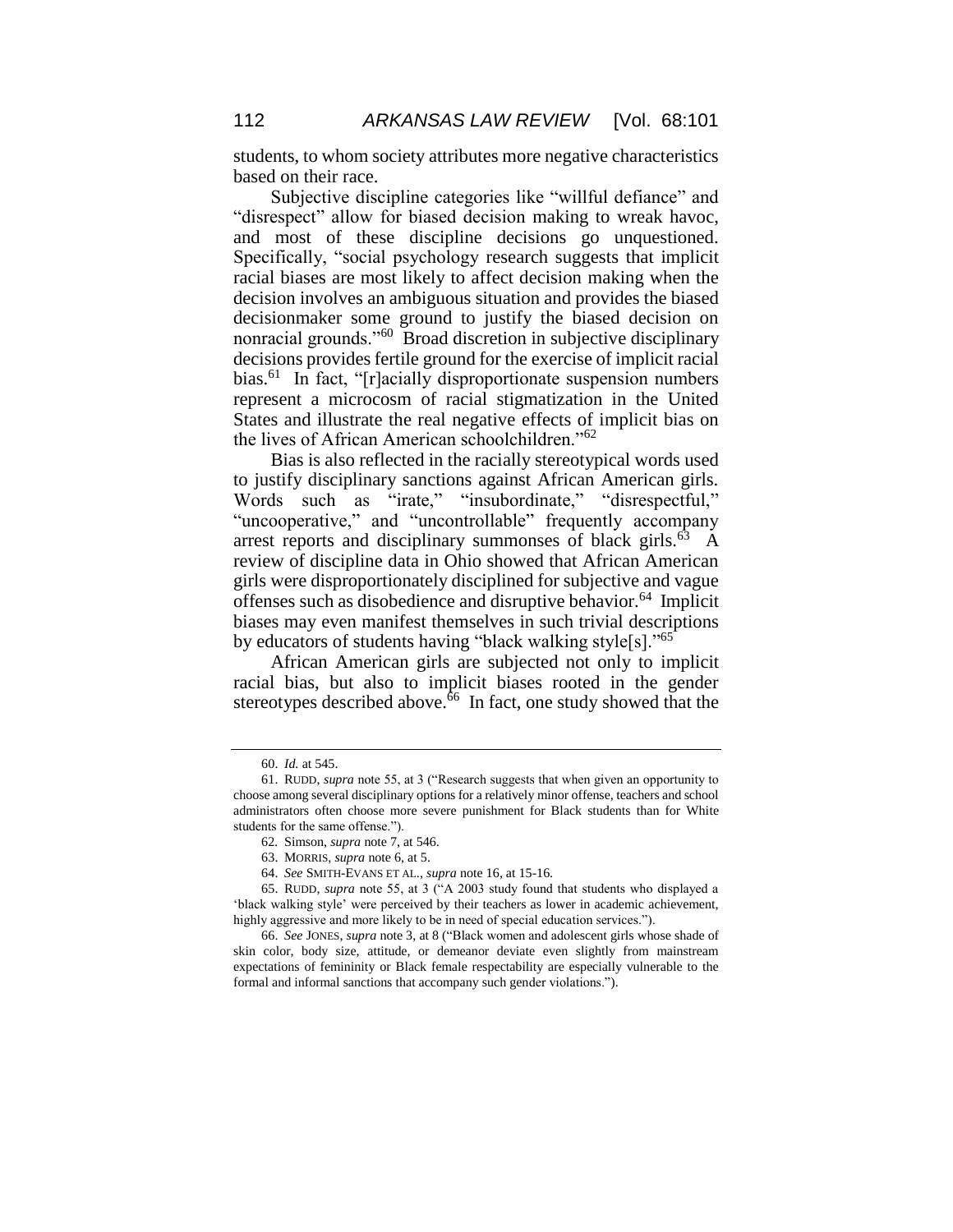odds of suspension were about three times greater for young African American women with darker skin tones versus African American women with lighter skin.<sup>67</sup> Therefore, the race and gender biases impacting African American girls in the discipline context are complex and multi-layered.

## IV. "THEY HAVE DIFFERENT RULES FOR US"<sup>68</sup>: ZERO TOLERANCE AND THE IMPACT OF RACE AND GENDER BIAS ON DISCIPLINE DISPARITIES

While racial disparities in school discipline may have recently become a hot national news topic, minority overrepresentation in school punishment has been the subject of research and debate for decades.<sup>69</sup> A 1975 study by the Children's Defense Fund of national data provided by the Department of Education Office for Civil Rights found black students were suspended two times more often than their white counterparts at the elementary school, middle school, and high school levels.<sup>70</sup> According to a 2014 report, national data demonstrated that blacks were suspended or expelled three times more often than their white peers.<sup> $71$ </sup> This same report indicated that African American girls accounted for 12% of all suspensions, the highest suspension rate of all races and ethnicities among females.<sup>72</sup> While African American students comprised only 16% of nationwide public school enrollment, "they represent[ed] 27% of students referred to law enforcement and 31% of students subjected to a school-related arrest."<sup>73</sup> Racial disparities in school discipline begin as early as preschool, with African American

70. CHILDREN'S DEF. FUND OF THE WASHINGTON RESEARCH PROJECT, INC., SCHOOL SUSPENSIONS: ARE THEY HELPING CHILDREN? 9 (1975).

<sup>67</sup>. LANCE HANNON ET AL., THE RELATIONSHIP BETWEEN SKIN TONE AND SCHOOL SUSPENSION FOR AFRICAN AMERICANS 18 (2013), *available at* http://www88.homepage.villanova.edu/lance.hannon/ColorismSuspension.pdf.

<sup>68.</sup> SMITH-EVANS ET AL., *supra* note 16, at 16 (quoting Diane A. M. Archer-Banks & Linda S. Behar-Horenstein, *Ogbu Revisited: Unpacking High Achieving African American Girls' High School Experiences*, 47 URB. EDUC. 198, 208 (2012)) (internal quotation marks omitted).

<sup>69.</sup> *See* SKIBA ET AL., *supra* note 30, at 1 ("Minority overrepresentation in school punishment is by no means a new issue. Extensive investigations of school punishments over the past 25 years have been consistent in raising questions concerning socioeconomic and racial disproportionality in the administration of school discipline.").

<sup>71.</sup> U.S. DEP'T OF EDUC., OFFICE FOR CIVIL RIGHTS, *supra* note 12, at 1.

<sup>72.</sup> *Id.*

<sup>73.</sup> *Id.*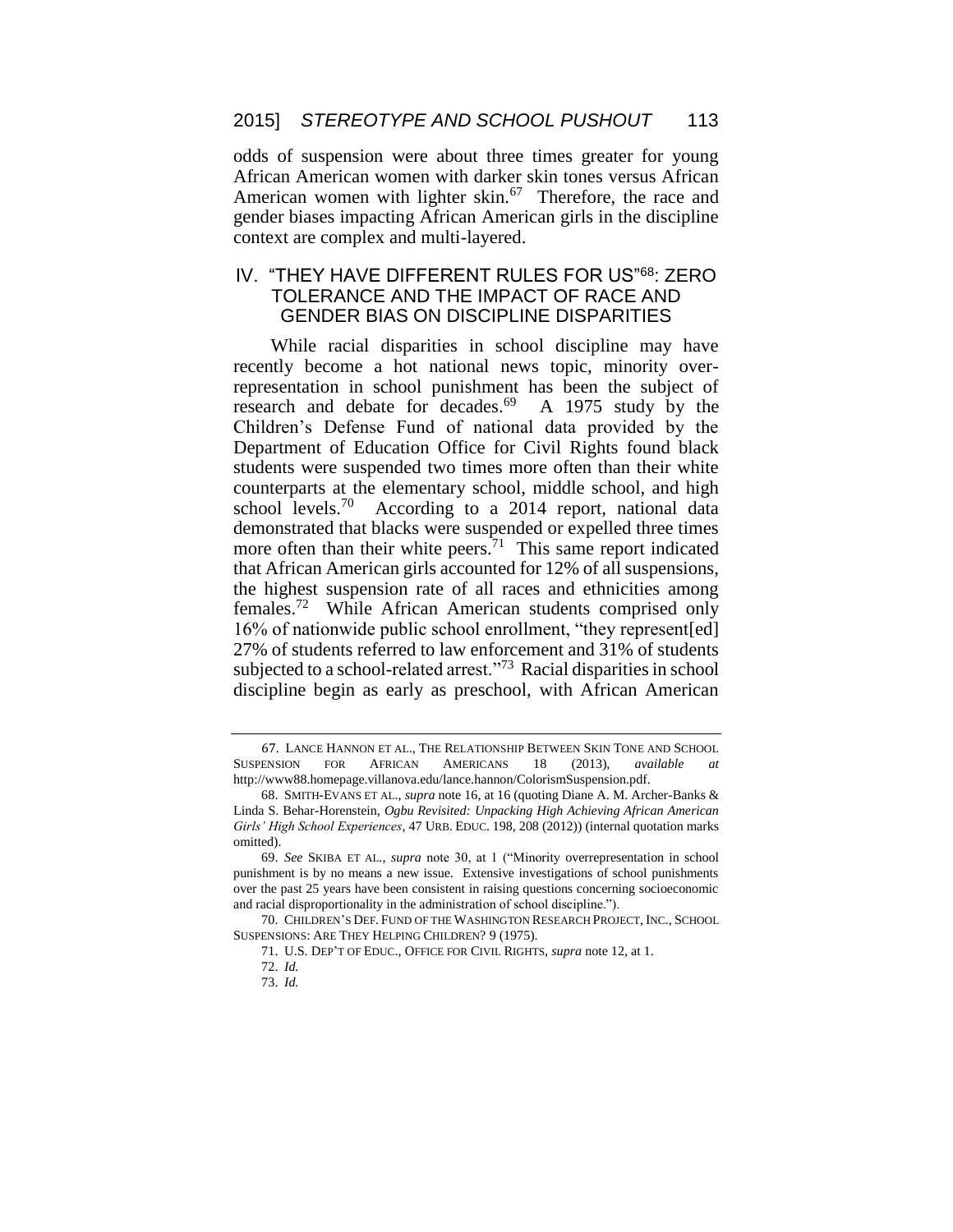children making up 48% of the preschool children suspended more than once, despite comprising only 18% of total preschool enrollment.<sup>74</sup> Because data shows that African American students do not misbehave more frequently than their white peers, <sup>75</sup> researchers have dedicated considerable time and resources toward examining other factors, such as socioeconomic status, that could account for racial disparities in school discipline. However, findings point to institutionalized racial discrimination as a primary factor for the racial disparities. <sup>76</sup> For African American girls, these disparities can be attributed to both race and gender bias.<sup>77</sup> When accompanied by more punitive practices, disparities in school discipline continue to compound over time for African American girls.

Another factor contributing to increased discipline disparities and the severity of discipline sanctions is the proliferation of zero-tolerance policies during the 1990s. States and school districts began adopting these policies in response to perceived increases in violence in America's schools.<sup>78</sup> Zerotolerance policies "generally appl[y] a prescribed, mandatory sanction—typically expulsion or suspension—for an infraction with minimal, if any, consideration given to the circumstances or consequences of the offense."<sup>79</sup> Known as "exclusionary" discipline because it removes students from the school setting, expulsions and suspensions were historically reserved as a last resort for the most egregious or disruptive behaviors.<sup>80</sup> Following the expansion of zero-tolerance policies, however, exclusionary discipline began to be used for common minor offenses.<sup>81</sup> Today, most exclusionary discipline is not used to address guns or

<sup>74.</sup> *Id.*

<sup>75.</sup> SKIBA ET AL., *supra* note 30, at 16 ("Neither these nor any previous results we are aware of provide any evidence that racial discrepancies in school punishment can be accounted for by disproportionate rates of misbehavior.").

<sup>76.</sup> *See id.* ("Absent support for any plausible alternative explanation, these data lend support to the conclusion that racial disproportionality in school discipline, originating at the classroom level, is an indicator of systematic racial discrimination.").

<sup>77.</sup> *See* MORRIS, *supra* note 6, at 5.

<sup>78.</sup> Skiba et al., *supra* note 10, at 1083 ("In the late 1980s and early 1990s, public schools began to move away from a rehabilitative model of discipline to a stricter approach. This movement was likely in reaction to the public perception that American schools were becoming more violent. The result was a move by school districts to adopt zero tolerance policies.").

<sup>79.</sup> *Id.*

<sup>80.</sup> *See id.* at 1076-77.

<sup>81.</sup> Simson, *supra* note 7, at 515.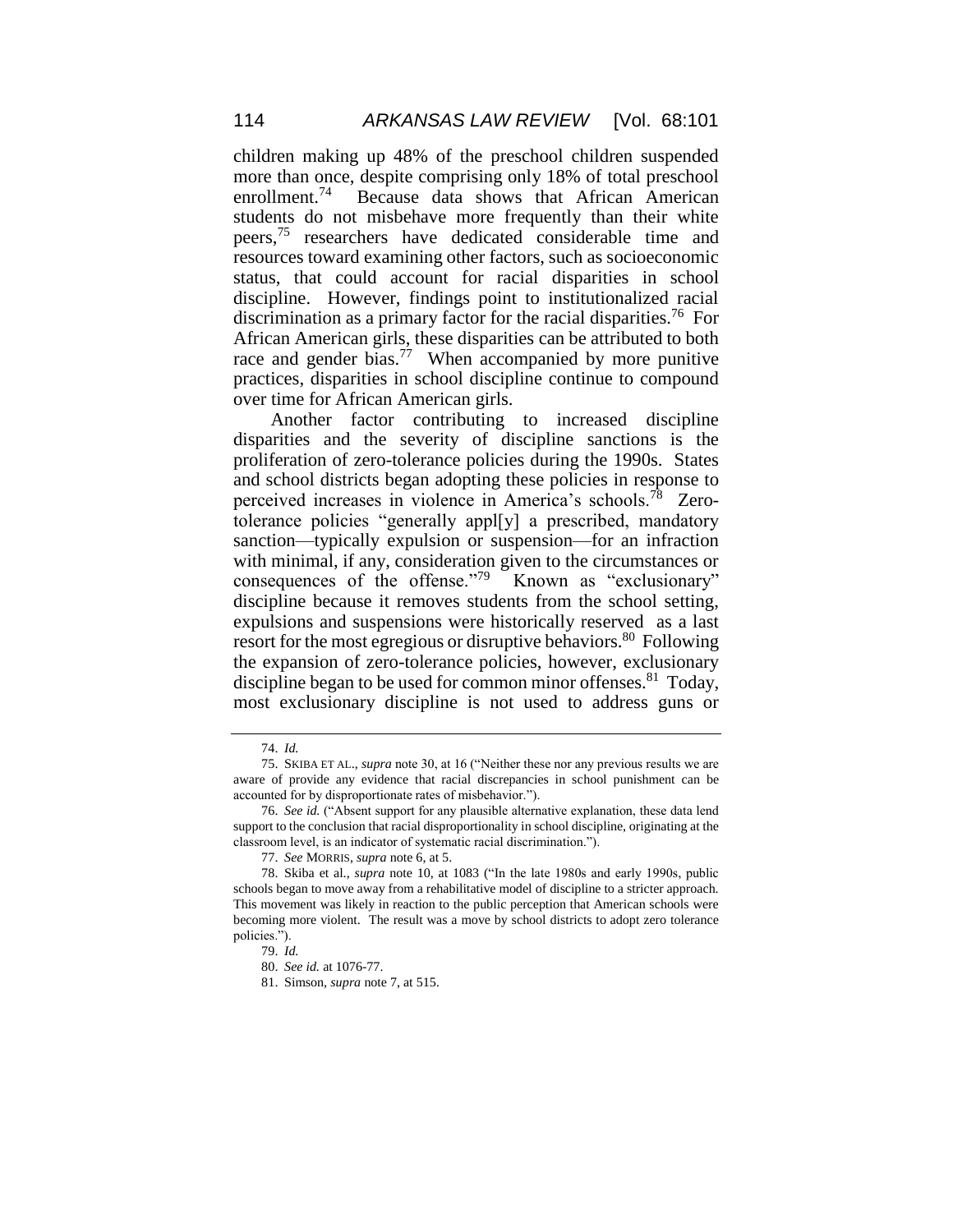violence in schools: "[O]ut-of-school suspensions are not predominantly used to punish the most dangerous student behavior but rather to punish relatively trivial acts such as disrespect toward a school authority or classroom disruption."82 Data supports this conclusion—a recent study found that only 5% of out-of-school suspensions in one state were imposed for serious or dangerous disciplinary incidents.<sup>83</sup> The other 95% were levied for disruptive behavior or were categorized simply as "other."<sup>84</sup> Concerns about school safety inspired Congress to pass the Gun-Free Schools Act<sup>85</sup> in 2002, which directed states to enact policies that require administrators to expel students found in possession of a firearm on school grounds.

However, most zero-tolerance policies extend beyond gun control. For example, Colorado passed a law allowing for expulsion of students "for willful disobedience, persistent defiance of authority, or the destruction or defacement of school property."<sup>86</sup> The effect of expanding zero-tolerance policies, rather than deterring and preventing acts of violence like school shootings, has been to "appl[y] punitive discipline often to students who are not really dangerous but rather in need of support to counteract family problems, detachment from school, or learning disabilities."<sup>87</sup> Instead of receiving needed services, these students are subjected to exclusionary discipline, which has increased in use under zero tolerance. In fact, the number of students suspended annually nearly doubled from 1974 to 2006, to a point where 7% of students across the country can now expect to be suspended at least once during a given school year.<sup>88</sup>

Along with the expansion of zero-tolerance policies, many schools also increased the number of school police, commonly known as school resource officers (SROs), to address perceived safety concerns.<sup>89</sup> Many SROs are often used to handle routine

<sup>82.</sup> *Id.*

<sup>83.</sup> LOSEN, *supra* note 26, at 8.

<sup>84.</sup> *Id.*

<sup>85.</sup> Gun-Free Schools Act, Pub. L. No. 89-10, 115 Stat. 1762 (2002).

<sup>86.</sup> Skiba et al., *supra* note 10, at 1083-84.

<sup>87.</sup> Simson, *supra* note 7, at 516.

<sup>88.</sup> *Id.* at 515.

<sup>89.</sup> ADVANCEMENT PROJECT ET AL., POLICE IN SCHOOLS ARE NOT THE ANSWER TO THE NEWTOWN SHOOTING 1, 5 (2013), *available at* http://www.naacpldf.org/files/publicatio ns/Police%20in%20Schools%20are%20Not%20the%20Answer%20to%20the%20Newtow n%20Shooting%20-%20Jan.%202013.pdf.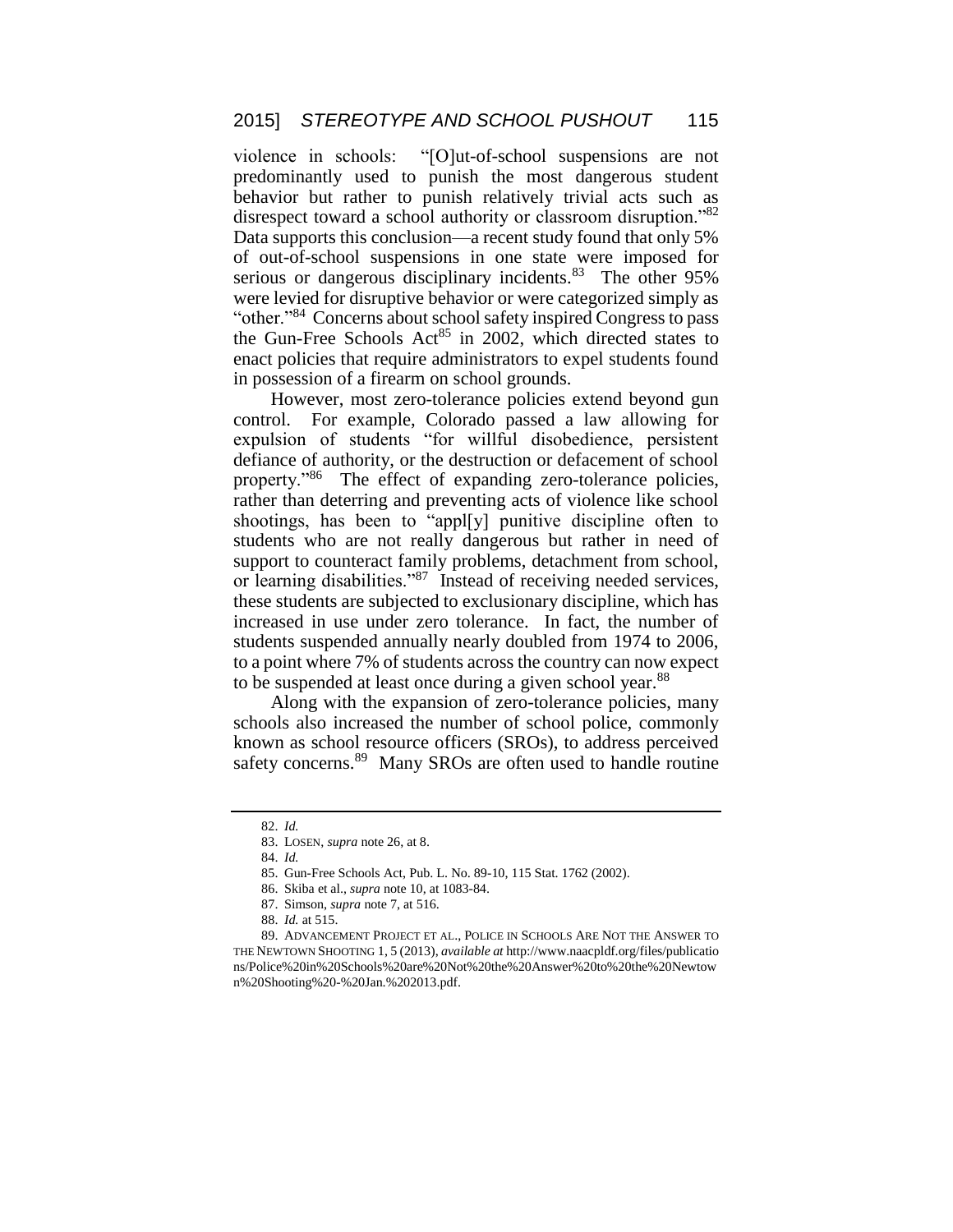discipline matters, which results more student arrests, particularly for students of color, for minor misbehavior.<sup>90</sup> Further, the proliferation of SROs contributes to the school-to-prison pipeline, as "offenders" are charged into the justice system following "subjective offenses such as disorderly conduct,"<sup>91</sup> or even minor, and often non-criminal, offenses such as "refusing to present identification" or using profane language. $92$ 

For African American girls and other students of color, the increased police presence has also resulted in increased security through security screenings, video cameras, metal detectors, and other "instruments of surveillance" in schools predominantly attended by African American or Latino students.<sup>93</sup> In this environment, "daily exchanges and interactions with law enforcement expand the surveillance of youth of color and normalize prison terminology (and culture) in the school setting.<sup> $294$ </sup> Given these conditions, it is no surprise that African American girls comprise one of the fastest-growing segments of the juvenile justice population, even though the overall population is decreasing.<sup>95</sup>

The types of behaviors for which African American girls are penalized and criminalized demonstrate how race and gender stereotypes undergird disciplinary decisions. For instance, the NAACP Legal Defense and Educational Fund, Inc. and the National Women's Law Center recently detailed the story of Tiana Parker, a seven-year-old student at a charter school in Tulsa, Oklahoma, who was sanctioned for wearing her natural hair in a locked hairstyle—a perceived violation of the school's dress code.<sup>96</sup> Administrators sent Tiana home and told to change her hair.<sup>97</sup> Instead of cutting off Tiana's locks (the only way to

<sup>90.</sup> *See id.* at 6; *see also* MORRIS, *supra* note 6, at 6 ("[T]he presence of law enforcement in the schools (e.g., school resource officers, school-based probation officers, security officers, etc.) has been cited as one of the largest contributing factors to the increased rates of student arrests in schools.").

<sup>91.</sup> CARTER ET AL., *supra* note 1, at 3.

<sup>92.</sup> MORRIS, *supra* note 6, at 7.

<sup>93.</sup> *Id.*

<sup>94.</sup> *Id.*

<sup>95.</sup> *See* SMITH-EVANS ET AL., *supra* note 16, at 16 ("African American girls' share of [juvenile justice] cases increased from 28 percent to 33 percent—an increase of 18 percent while white girls' share of cases declined from 68 percent to 64 percent—a decrease of 7 percent.").

<sup>96.</sup> *Id.* at 19.

<sup>97.</sup> *Id.*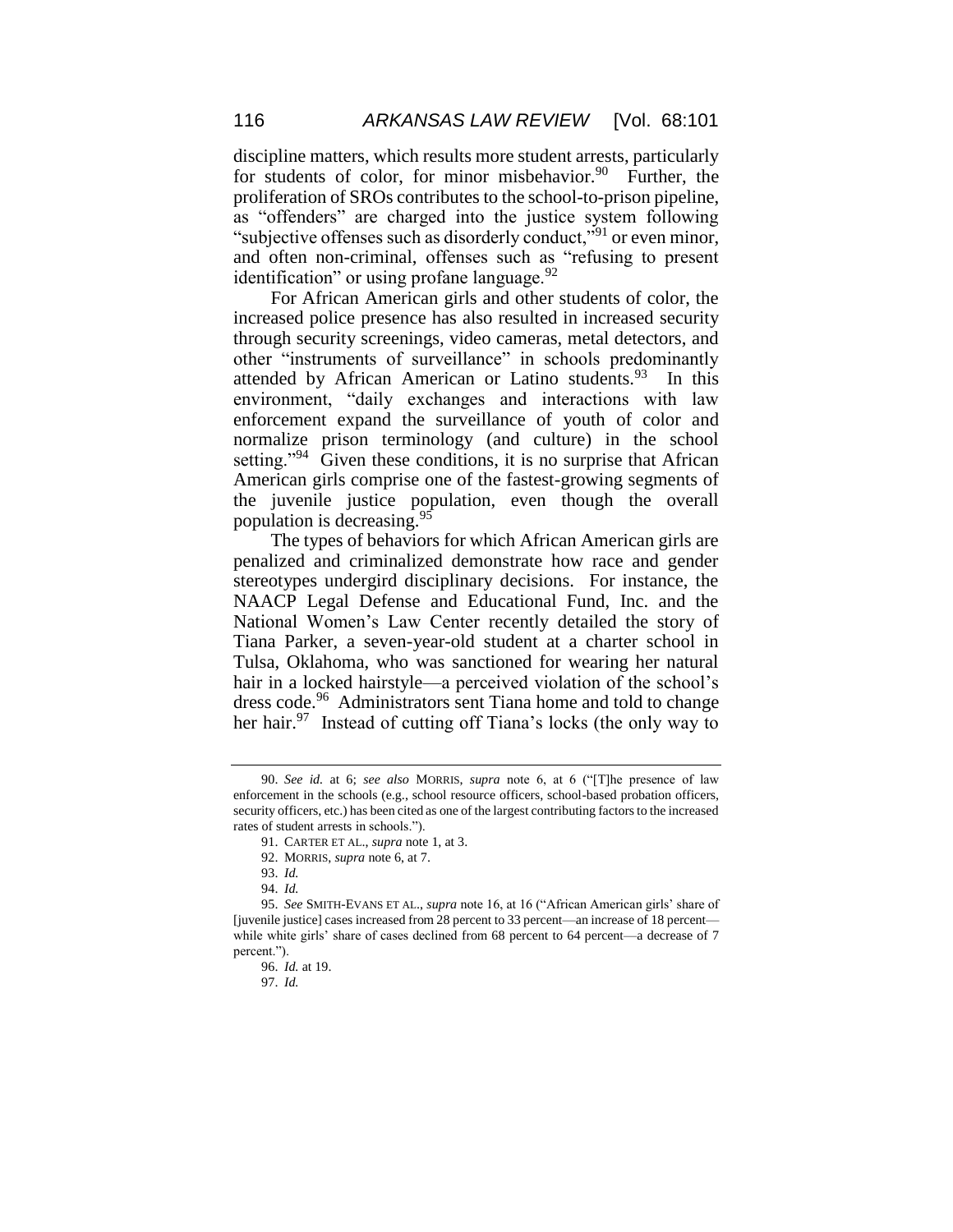alter the hairstyle), Tiana's parents removed her from the school and enrolled her in another school.<sup>98</sup> The incident not only disrupted Tiana's education, she also experienced the psychological trauma of being told that her natural hairstyle was "unacceptable" and "not presentable"—messages that carry harmful race and gender bias that can damage self-esteem. Tiana's school was a predominately black charter school,<sup>99</sup> which demonstrates that implicit race and gender bias can be held even by those of the same race and sex who project their own internalized oppression and biases upon others.<sup>100</sup> Indeed, white teachers are not "the only bearers of stereotypes."<sup>101</sup> Studies have shown as much. $102$  Widespread stereotyping and subjective decision making has resulted in the proliferation of sanctions for minor offenses rooted in these harmful stereotypes.<sup>103</sup> One report recently detailed the stories of African American girls penalized for dress or hairstyles, all minor offenses for which African American girls were subjected to overly punitive discipline,<sup>104</sup> again showing that the use of punitive disciplinary practices against African American girls is all too common.

The consequences of exclusionary discipline can be profound for the educational and life outcomes of African American girls. One of the weightiest consequences of exclusionary discipline practices is the loss of instruction time, which leads to disengagement with the learning environment.<sup>105</sup> Especially "[g]iven that the amount of instructional time a student receives is an important predictor of achievement outcomes, the loss of instructional time by millions of students to out-of-school suspensions hampers the academic development of many youth and diminishes their prospects of becoming productive and

<sup>98.</sup> *Id.* 

<sup>99.</sup> *Id.*

<sup>100.</sup> *See* Monique Morris, *Dr. Monique Morris Describes Disturbing Trends of School-to-Confinement for Black Girls*, YOUR BLACK WORLD, http://yourblackworld.net/ 2013/09/dr-monique-morris-describes-disturbing-trends-of-school-to-confinement-for-blac k-girls/ (last visited Jan. 19, 2015).

<sup>101.</sup> CARTER ET AL., *supra* note 1, at 4.

<sup>102.</sup> *Id.* ("Middle class teachers of color are no less likely to evaluate students subjectively than their White middle class counterparts . . . . These findings point to the complex dynamics of race and class: Controlling images and narratives about different groups of individuals can affect us all across racial lines.").

<sup>103.</sup> *See* SMITH-EVANS ET AL., *supra* note 16, at 19 (providing illustrations).

<sup>104.</sup> *See id.*

<sup>105.</sup> Simson, *supra* note 7, at 516-17.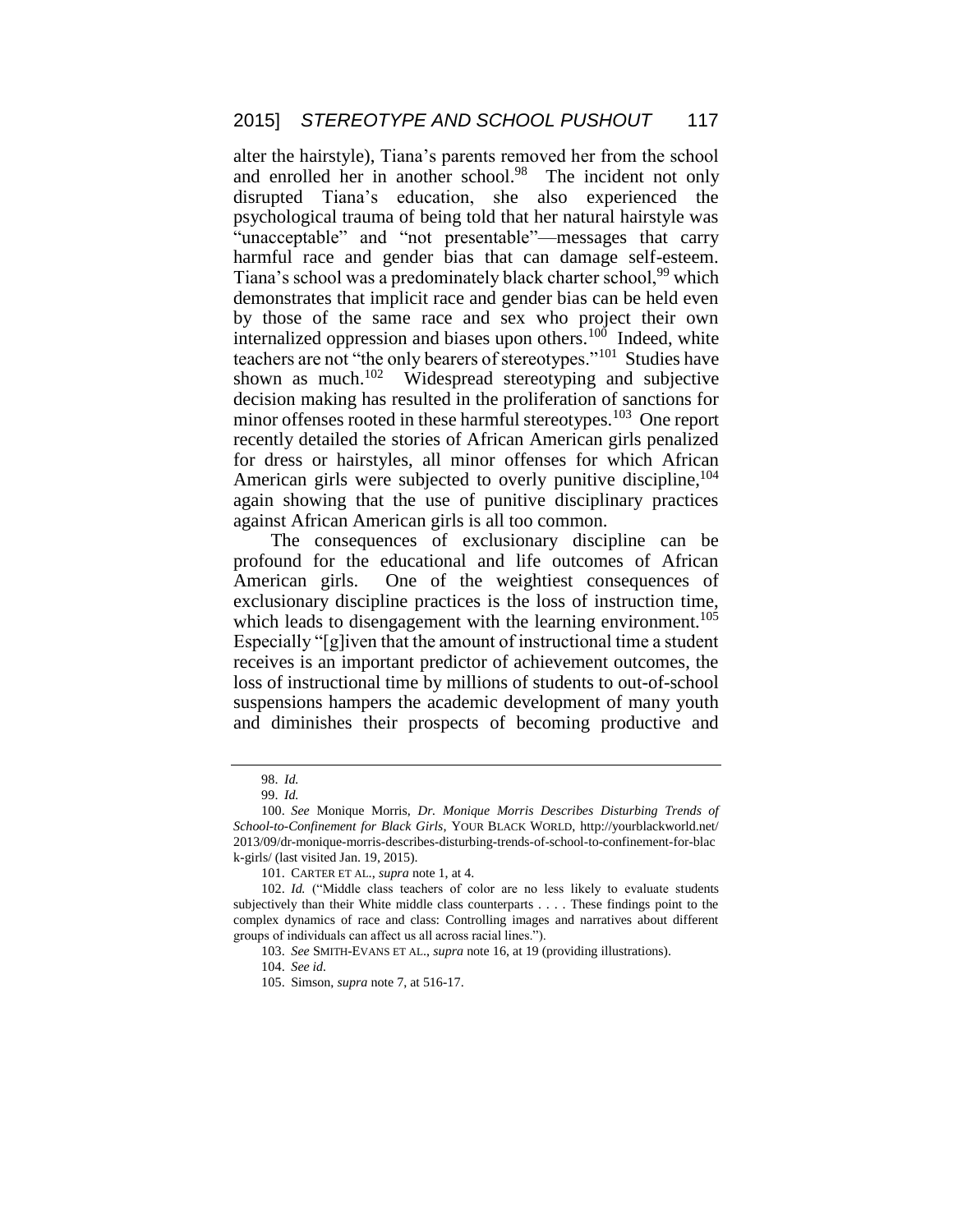successful members of society."<sup>106</sup> This is especially true for African American girls, who are more likely to experience exclusionary discipline than their female peers and of whom four out of ten will not graduate from high school.<sup>107</sup> Further, studies demonstrate the link between exclusionary discipline and dropout rates.<sup>108</sup> A similar correlation exists between dropping out of school and future incarceration.<sup>109</sup>

It is nearly impossible for expelled or suspended students to maintain academic involvement, as quality alternatives to education are either completely absent or "gravely deficient."<sup>110</sup> Alternative schools for excluded students are usually woefully deficient academically, and their students are far less likely to graduate or reintegrate into the general learning environment after their sanction expires.<sup>111</sup> Again, the school-to-prison pipeline is enabled as students subjected to exclusionary discipline find themselves in unsupervised, and often academically inferior, settings poorly suited for a return to school.<sup>112</sup> As of 2000, only twenty-six states required schools to provide work to suspended or expelled students, which is one of the ways such a student may stay on track to graduate.<sup>113</sup> Once a student is suspended or expelled more than once, his or her situation may become dire, leaving the student in a situation in which he or she will likely drop out before ultimately being arrested.<sup>114</sup> Thus, African American girls who are disproportionately subjected to overly punitive exclusionary discipline are highly vulnerable to school pushout.

African American girls who are pushed out of school and fail to secure a high school diploma are also more likely to experience income insecurity and poverty.<sup>115</sup> Recent data showed that African American women age twenty-five and older without a

<sup>106.</sup> *Id.* at 516 (footnote omitted).

<sup>107.</sup> Morris, *supra* note 100.

<sup>108.</sup> RUDD, *supra* note 55, at 4.

<sup>109.</sup> *See id.* at 4-5 ("[S]tudents who have been suspended are three times more likely to drop out by the 10th grade than students who have never been suspended.").

<sup>110.</sup> *See* Simson, *supra* note 7, at 517.

<sup>111.</sup> *See* Jalise Burt, Note, *From Zero-Tolerance to Compassion: Addressing the Needs of Girls Caught in the School-to-Prison Pipeline Through School-Based Mental Health Services*, 6 GEO. J.L. & MODERN CRITICAL RACE PERSP. 97, 101 (2014).

<sup>112</sup>*. See* RUDD, *supra* note 55, at 4.

<sup>113.</sup> Burt, *supra* note 111, at 101.

<sup>114.</sup> *Id.*

<sup>115.</sup> *See* SMITH-EVANS ET AL., *supra* note 16, at 36.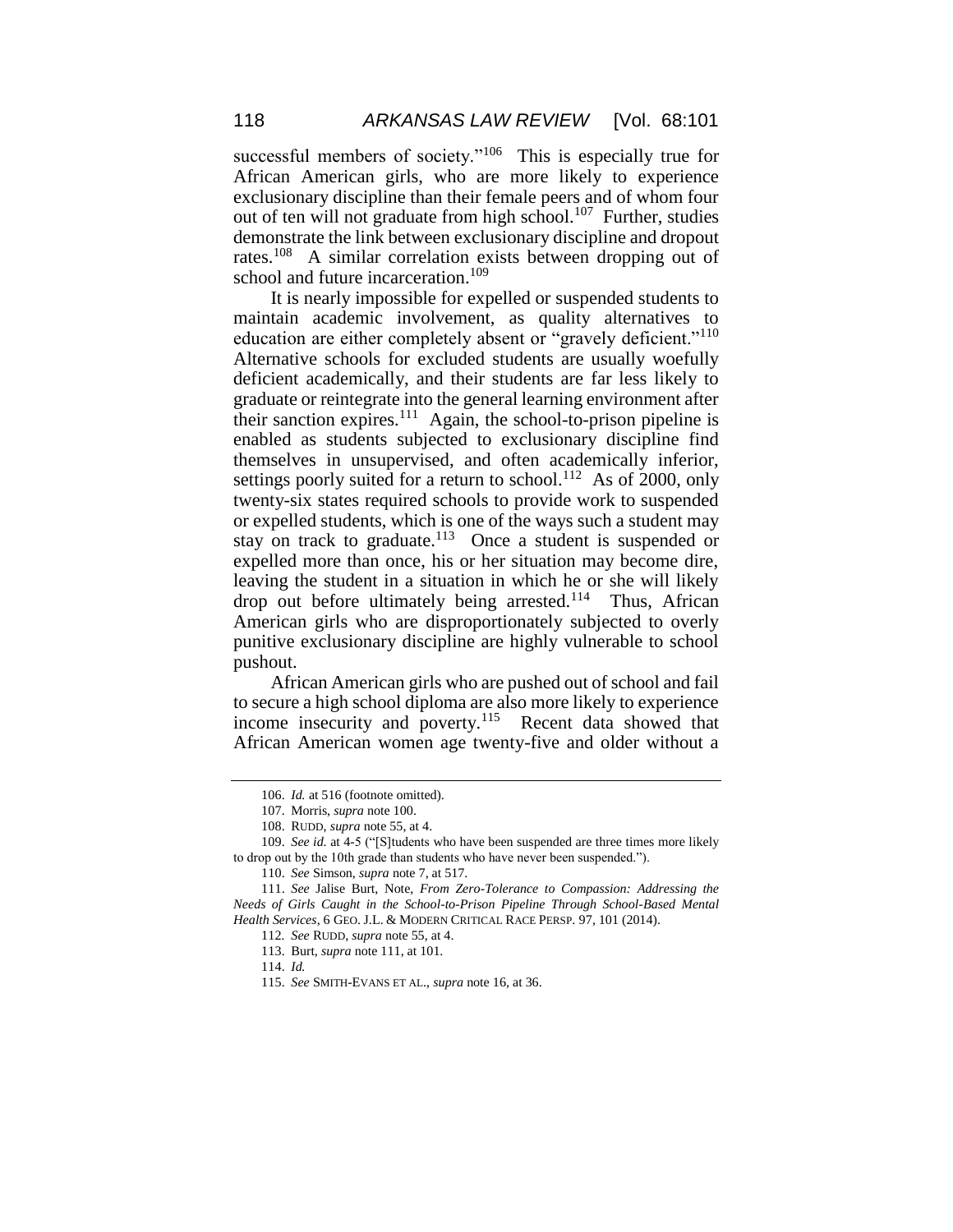high school diploma were roughly one-and-a-half times more likely to live in poverty than those with a high school diploma and almost five times more likely to live in poverty than those with a college degree. $116$ 

In addition, African American girls are vulnerable to the psychological consequences of exclusionary discipline, including impaired relationships with authority figures, "which intensifies conflicts rather than mediating them," and disengagement from the learning environment.<sup>117</sup> Psychological consequences also include feelings of stigmatization and inferiority. $118$ 

African American girls subjected to overly punitive discipline also experience consequences distinct from African American males because of their gender, including an increased risk of teenage pregnancy, financial dependence on males who engage in criminal activity, and child sex trafficking.<sup>119</sup> Instead of providing them with needed services and interventions, schools instead push them out and compromise their futures.

The irony of exclusionary discipline is that it has been shown to neither increase school safety nor improve educational outcomes. An American Psychological Association task force charged with evaluating the effectiveness of zero-tolerance policies found "zero tolerance policies as implemented have failed to achieve the goals of an effective system of school discipline."<sup>120</sup> Other studies that reached the same conclusion stressed the negative effects of the policies on students, families, and local communities. $^{121}$  If the negative effects on students of color are not compelling, then the lack of a positive impact or improvement should be.

Some districts have been responsive to the harms of exclusionary discipline practices and zero-tolerance policies. In fact, the public school district in Denver, near the site of the 1999 shooting at Columbine High School, abandoned its zero-tolerance policy in response to community-based advocacy by

<sup>116.</sup> *Id.*

<sup>117.</sup> Simson, *supra* note 7, at 516-17.

<sup>118.</sup> *See* MORRIS, *supra* note 6, at 5.

<sup>119.</sup> *See id.* at 10.

<sup>120.</sup> AM. PSYCHOLOGICAL ASS'N ZERO TOLERANCE TASK FORCE, ARE ZERO TOLERANCE POLICIES EFFECTIVE IN THE SCHOOLS?: AN EVIDENTIARY REVIEW AND RECOMMENDATIONS 113 (2006), *available at* http://www.apa.org/pubs/info/reports/zerotolerance-report.pdf.

<sup>121.</sup> *See* Skiba et al., *supra* note 10, at 1079.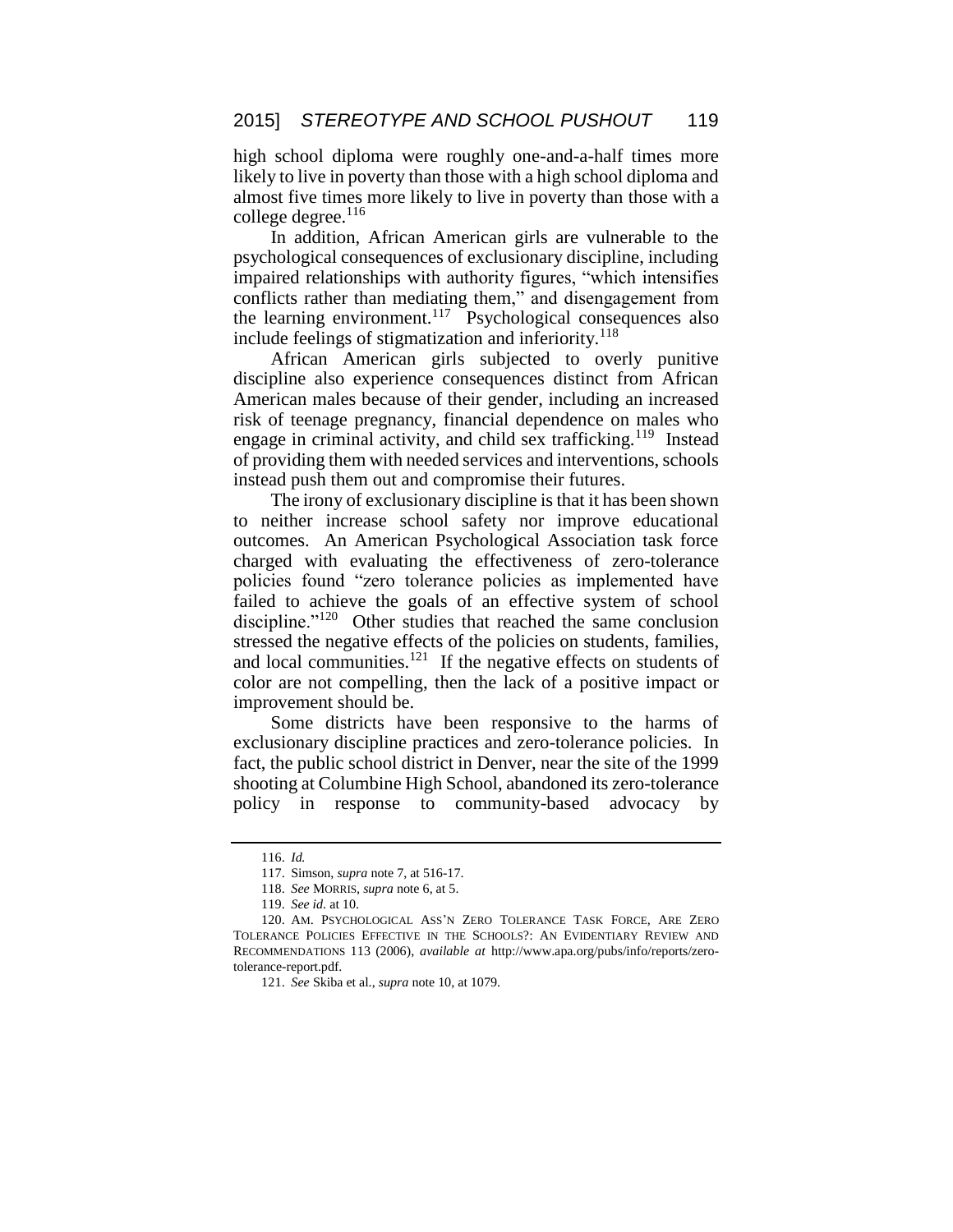organizations such as Padres y Jóvenes Unidos and recently limited the role of police in schools, which has reduced the number of student referrals to law enforcement.<sup>122</sup> For African American girls, a group particularly vulnerable to school-based referrals to the juvenile justice system, a shift away from overly punitive exclusionary discipline practices is essential to improving educational and life outcomes.

### V. AVAILABLE LEGAL REMEDIES AND RESPONSES TO SCHOOL DISCIPLINE DISPARITIES

While the discipline disparities related to race are widely known, available legal remedies and responses remain limited, and responses to disparities based on gender discrimination are even more inadequate. Historically, courts have granted deference to administrators and districts in discipline decisions, recognizing that in order to operate effectively, schools must have discretion in disciplinary matters.<sup>123</sup> Schools need only articulate a reasonable basis to defend disciplinary decisions against claims brought under the Fourteenth Amendment Due Process Clause.<sup>124</sup> Also, because the power to suspend or expel a student varies from state to state (and even between jurisdictions within a state), local decision making, informed by local circumstances and considerations, is usually given deference by the courts.<sup>125</sup> Courts only apply a higher, "strict scrutiny" standard when racial animus is shown, and a justification narrowly tailored to achieve a compelling government interest is then required. $126$ Demonstration of racial disproportionality in the application of discipline by itself is not enough to prove racial discrimination in the school discipline context.<sup>127</sup>

The Due Process Clause of the Fourteenth Amendment provides for procedural fairness and safeguards, and substantive due process requires that government actions must be reasonable, non-arbitrary, and related to a legitimate government purpose.<sup>128</sup>

<sup>122.</sup> ADVANCEMENT PROJECT ET AL., *supra* note 89, at 5.

<sup>123.</sup> Skiba et al., *supra* note 10, at 1079-80.

<sup>124.</sup> *See id.* at 1080.

<sup>125.</sup> *See id.* at 1079.

<sup>126.</sup> *Id.* at 1090.

<sup>127.</sup> *See id.* ("If black students are disciplined at much higher rates than white students, but these disparities are shown to be based on racially neutral decision making by school officials, then the disparity is not considered unconstitutional racial discrimination.").

<sup>128.</sup> *See* U.S. CONST. amend. XIV.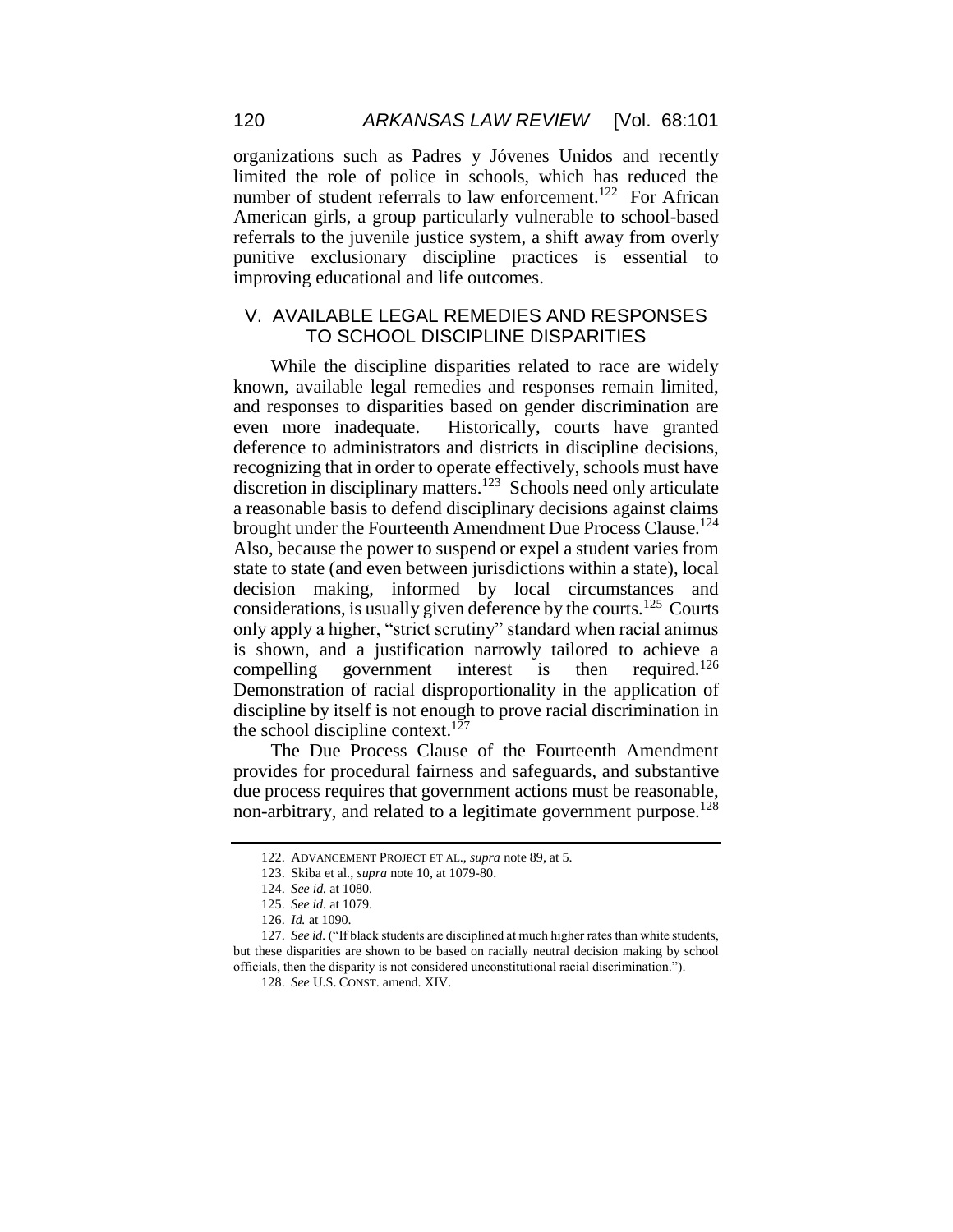Many courts rely on *Goss v. Lopez*<sup>129</sup> to determine what constitutes appropriate due process in the school discipline context. In *Goss,* the United States Supreme Court ruled that students must receive oral or written notice of the charges against them and an opportunity to present evidence if they object to a suspension of ten days or less. $130$  In determining the process due, the Court established that a student's right to an education was a property right to be evaluated in the totality of the circumstances.<sup>131</sup> Factors considered in evaluating due process in the school discipline context include: (1) whether administrators provided adequate notice of the charges; (2) whether the student had a reasonable opportunity to prepare for and meet them; (3) whether an orderly hearing properly suited for the nature of the case was conducted; and (4) whether a fair and objective decision maker heard the case.<sup>132</sup> However, many schools fulfill these fairness requirements through minimal, informal processes.<sup>133</sup>

Like due process and equal protection claims, claims brought under Title VI of the Civil Rights Act of 1964<sup>134</sup> have also had difficulty succeeding. Title VI prohibits racial discrimination by recipients of federal funding, including public schools.<sup>135</sup> Title VI complainants alleging disparate treatment must prove discriminatory intent in order to succeed on the merits.<sup>136</sup> Because intent is so difficult to prove, many have tried instead to bring claims under the "disparate impact" theory, which "occurs when students demonstrate that a facially neutral policy has a negative impact on a protected class of students."<sup>137</sup>

Unfortunately, in *Alexander v. Sandoval*, <sup>138</sup> the United States Supreme Court foreclosed the ability to bring private claims under the disparate impact theory, holding that there is no private right to bring an action to enforce the disparate impact

<sup>129.</sup> 419 U.S. 565 (1975).

<sup>130.</sup> *Id.* at 581.

<sup>131.</sup> *See id.* at 576.

<sup>132.</sup> *See id.* at 579, 582.

<sup>133.</sup> *See* Simson, *supra* note 7, at 511 ("Procedural due process claims are also unlikely to succeed, as the procedural protections that schools must provide to students who are suspended under a punitive disciplinary policy are minimal.").

<sup>134.</sup> *See* Civil Rights Act of 1964, Pub. L. No. 88-352, 78 Stat. 241 (1964).

<sup>135.</sup> 42 U.S.C. § 2000d (2012).

<sup>136.</sup> Skiba et al., *supra* note 10, at 1090.

<sup>137.</sup> *Id.* at 1091.

<sup>138.</sup> 532 U.S. 275 (2001).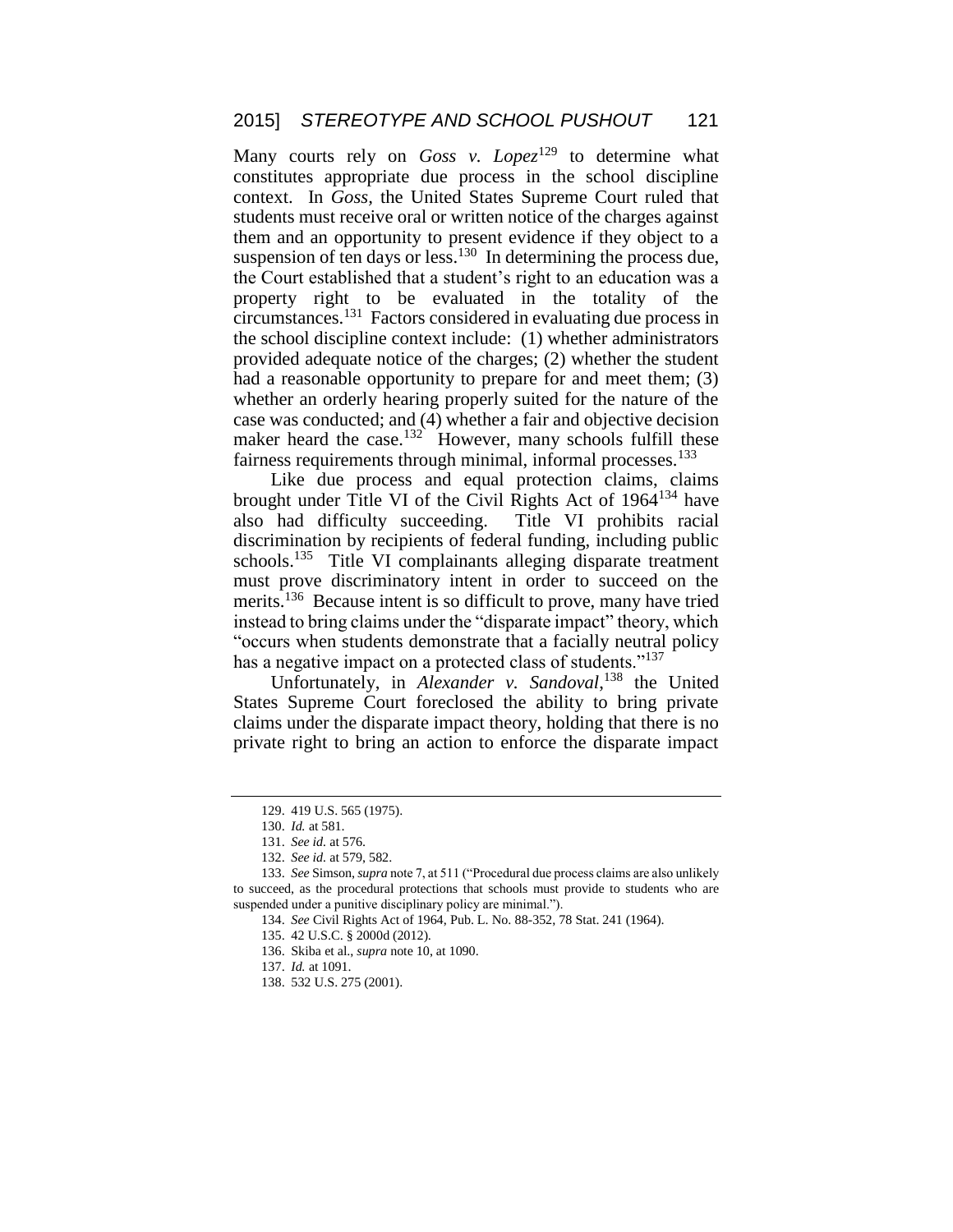regulations of Title VI. $^{139}$  This effectively leaves the ability to bring disparate impact claims solely to the federal government, not private actors. Private actors still have the option of bringing claims alleging discriminatory intent, but discriminatory intent is arguably much more difficult to prove.

Critics further note that it seems that the Office for Civil Rights, the enforcer of Title VI, seems to look only for discriminatory intent in its investigation process.<sup>140</sup> Again, since discriminatory intent is so difficult to prove, the likelihood of success of claims brought under Title VI is limited. However, some scholars still see the potential for the disparate impact theory to challenge facially neutral policies that may be based upon implicit bias. For instance, "[s]uch bias may affect the choice of a policy or practice resulting in disproportionate suspensions for children of color."<sup>141</sup> Further, "disciplinary decisions made by individual teachers with unconscious racial bias may cumulatively add up to large racial disparities at the school or district level."<sup>142</sup>

For African American girls, whose unique experience with school discipline has only recently been highlighted, available remedies may not adequately address discriminatory discipline practices. Since the disparities impacting African American girls are fueled by implicit race and gender stereotypes, intentional discrimination may be impossible to prove, both in court and in administrative complaints filed with the Office for Civil Rights. Joint guidance issued by the Departments of Justice and Education does highlight racial disproportionality and the federal role in enforcing Title VI, but it does not outline how the agencies can approach gender discrimination in addressing school discipline disparities.<sup>143</sup>

Perhaps extra-judicial responses and remedies hold the most promise for addressing the unique race and gender bias underlying discipline disparities for African American girls. The federal government should collect specific data on school

<sup>139.</sup> *See id.* at 288-89.

<sup>140.</sup> Simson, *supra* note 7, at 512-13.

<sup>141.</sup> LOSEN, *supra* note 26, at 13.

<sup>142.</sup> *Id.*

<sup>143.</sup> *See* U.S. DEP'T OF JUSTICE & U.S. DEP'T OF EDUC., *supra* note 11, at 6; *see also*  SMITH-EVANS ET AL., *supra* note 16, at 18 ("While the Guidance acknowledges in a footnote that sex discrimination can also play a role in discipline disparities, it did not engage in any analysis of . . . the intersection of sex and race discrimination.").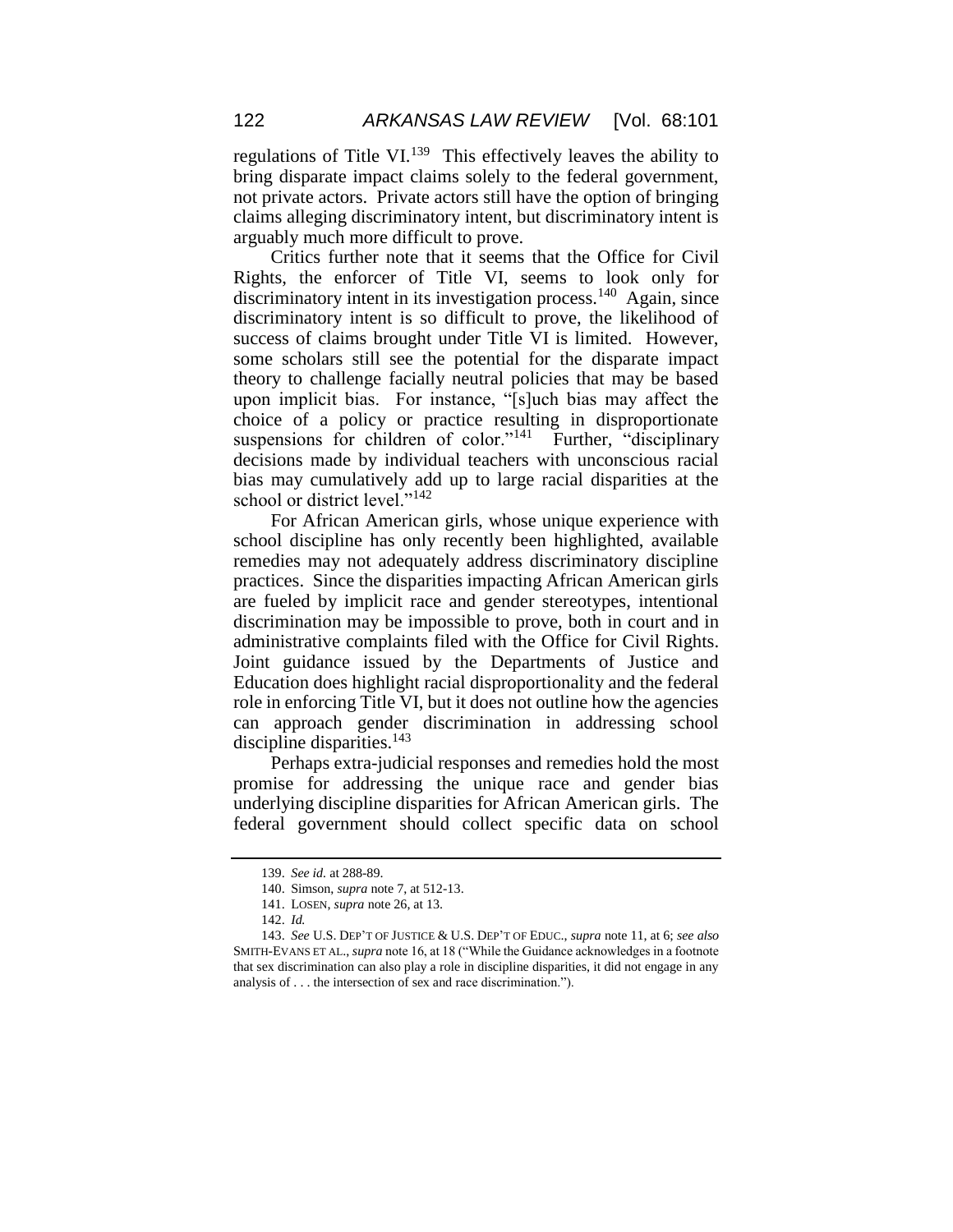discipline, disaggregated and cross-tabulated by race and gender, complete with detailed information on suspension length and the type of infraction. This will provide a more detailed picture of the discipline disparities impacting African American girls. Unpacking this data could help pinpoint key areas for intervention and reform in discipline practices. More data on educators' and school administrators' attitudes and perceptions of African American girls is also needed to help identify and address implicit race and gender bias and create training for school staff. The dearth of detailed data and research on the unique experiences of African American girls impacted by race and gender bias is perhaps the most urgent area to address. It is difficult to fashion responses with incomplete data.

Further, "qualitative research that investigates how Black girls' multiple identities shape the education-system's responses to them, as well as other research on the impact of implicit bias on the application of exclusionary discipline to Black females would help to advance the knowledge, research, and advocacy on this issue." $144$  Quantitative and qualitative research can be supported and promoted through legislative vehicles, federal administrative action, and in the form of federal financial support to states and school districts.

Other extra-judicial remedies that could improve outcomes for African American girls include the dissemination of best practices, training for school administrators on implicit bias, and education for teachers and administrators on the role of race and gender stereotypes in disciplinary decision making. For African American girls, it is vital that efforts are not only culturally responsive, but also gender responsive. In fact, "many state and county agencies are still not structured to respond to females of color with appropriate, culturally-competent and gender responsive interventions."<sup>145</sup>

Including parents and community members in developing and implementing discipline alternatives and interventions is critical. For example, the work of Padres y Jóvenes Unidos in Denver was instrumental in reforming school discipline in the city's public schools.<sup>146</sup> Successfully integrating the viewpoints

<sup>144.</sup> MORRIS, *supra* note 6, at 11.

<sup>145.</sup> *Id.*

<sup>146.</sup> *See* CARTER ET AL., *supra* note 1, at 7.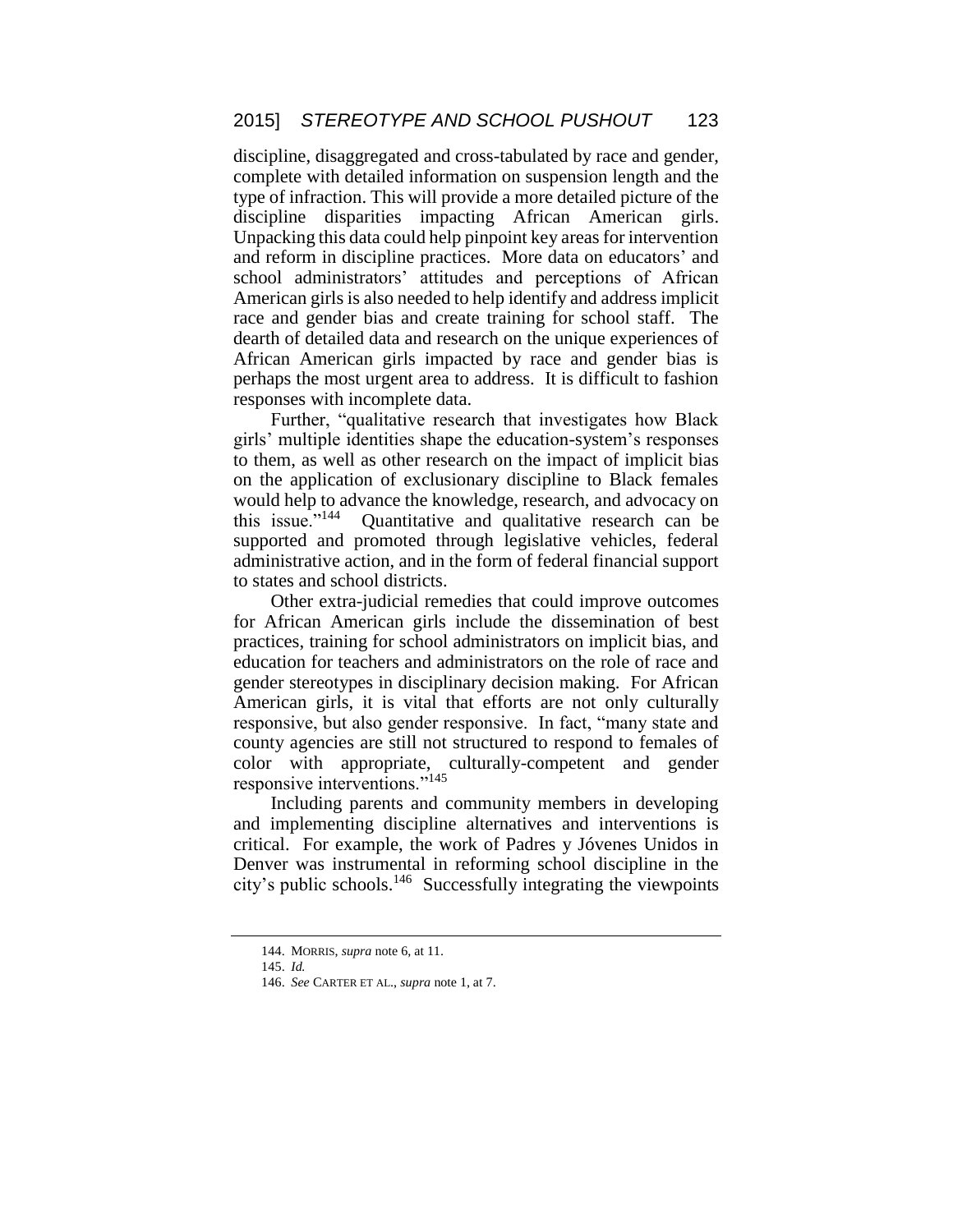and concerns of parents shows that "schools with issues of disproportionate discipline benefit greatly."<sup>147</sup>

Professional development that includes training on implicit bias and interventions that are culturally and community responsive, gender informed, and trauma responsive is critical. In fact, cultural responsiveness has been identified as a key element for successful discipline reform.<sup>148</sup> Specifically, "[c]ase studies have shown that specific attention to cultural responsiveness that is, connecting respectfully to students' lives—is beneficial for classroom process and student outcome."<sup>149</sup>

It is also essential for discipline responses to be trauma sensitive. For instance, African American girls who have been victims of trauma are often mislabeled as aggressors<sup>150</sup> and sanctioned under overly punitive discipline practices. In reality, "[g]irls of color and girls who live in areas of concentrated poverty are disproportionately victims of physical, sexual, and emotional abuse."<sup>151</sup> These responses to trauma play out in the school context—"[g]irls who are maltreated or exposed to violence are more likely to demonstrate '[a]ggression, increased sexualization, and other deviant social behaviors."<sup>152</sup>

Overly punitive discipline practices that punish African American girls for status offenses like truancy and tardiness do nothing to address the underlying trauma that may be contributing to the behavior. In fact, "[f]or both Black girls and boys, the impact of their victimization in shaping the school practices that governed them is less a subject of public or scholarly inquiry."<sup>153</sup> However, this is a pressing issue because trauma-informed and trauma-responsive practices will help to address underlying issues contributing to perceived misbehavior. Further, the impact of trauma and victimization on African American girls' behaviors must be addressed if effective behavioral interventions are to be properly implemented. Current responses to African American

<sup>147.</sup> *Id.* 

<sup>148.</sup> SMITH-EVANS ET AL., *supra* note 16, at 6.

<sup>149.</sup> CARTER ET AL., *supra* note 1, at 6.

<sup>150.</sup> SMITH-EVANS ET AL., *supra* note 16, at 20.

<sup>151.</sup> Burt, *supra* note 111, at 97.

<sup>152.</sup> *Id.* (second alteration in original) (quoting Frank W. Putnam, *The Impact of Trauma on Child Development*, 57 JUV. & FAM. CT. J. 1, 2 (2006)).

<sup>153.</sup> MORRIS, *supra* note 6, at 9.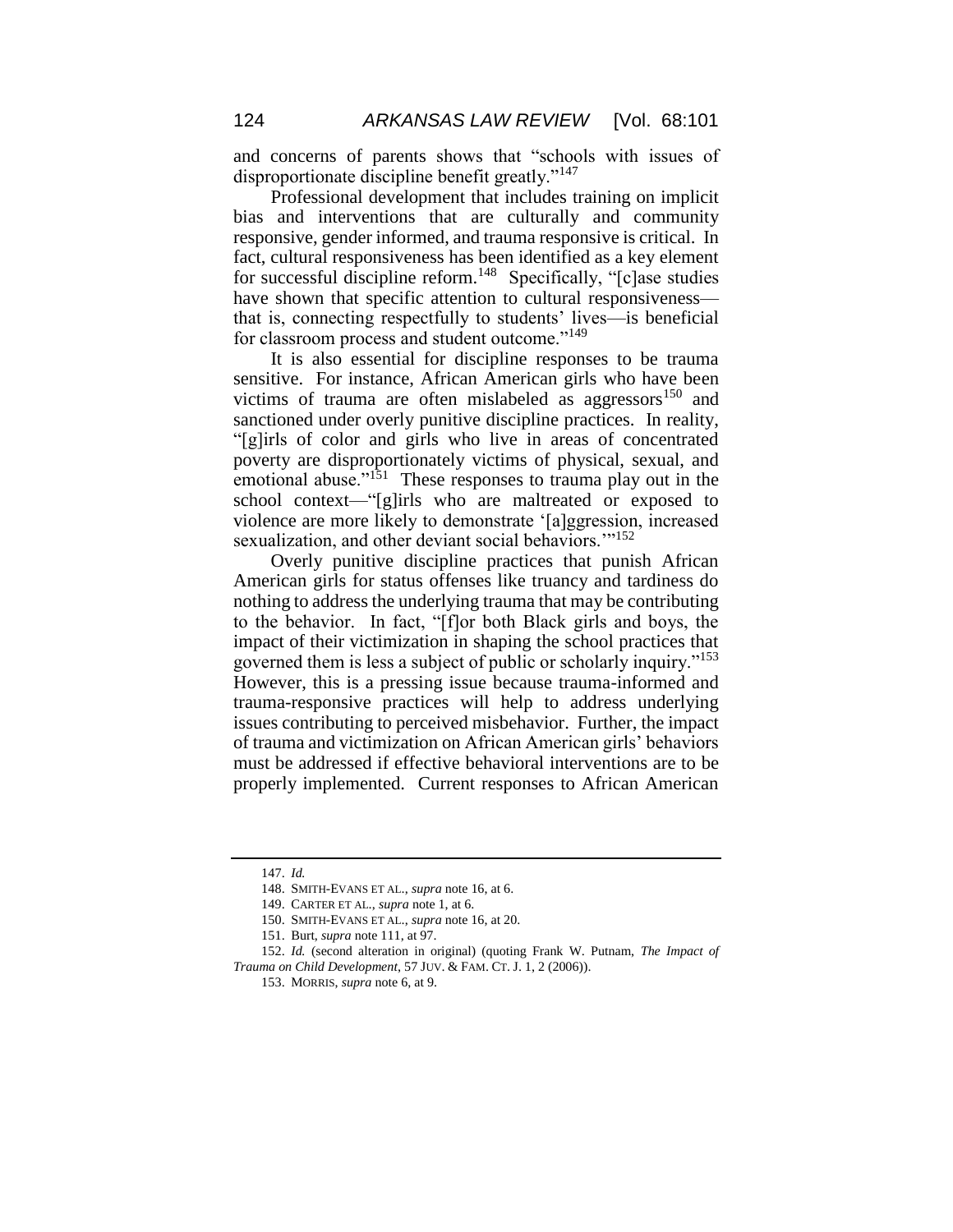girls victimized by trauma only "contribute[] to poor educational outcomes" and disengagement from the learning environment.<sup>154</sup>

Educators who mislabel African American female victims only further contribute to their victimization. In fact, implicit bias plays a role in misperceptions of African American girls as aggressors, rather than as victims.<sup>155</sup> Pushing black girls out of school and into the juvenile justice system, where data shows high rates of physical, substance, emotional, and sexual abuse, <sup>156</sup> only worsens outcomes and leaves the underlying trauma unaddressed. Only by better understanding the impact of trauma and its influence on behavior may educators more readily identify African American girls who are victims. Rather than mislabeling black girls as aggressors, teachers and administrators must ensure they have access to services, support, and, if needed, intervention.

In order to promote better educational outcomes for African American girls who are suspended or expelled, the implementation of academic reintegration programs is vital. For example, schools and districts could establish "'transition centers,' involving collaboration between probation, mental health, child welfare, and school districts, [to] assist in the successful transition of excluded youth back into school."<sup>157</sup> Interventions like this are needed to ensure that excluded students get back on track and finish school. For African American girls who experience disproportionate rates of school dropout because of exclusionary discipline, the prevailing programs could help reverse troubling trends and improve outcomes.

Properly implemented, culturally and communityresponsive restorative practices also hold promise for addressing the overly punitive discipline experienced by African American girls. Restorative practices that "support healing, learning, and community building should also be an outgrowth of the developing consciousness around Black females."<sup>158</sup> Properly implemented restorative justice programs focus on healing, community inclusiveness and dialogue, responsibility, accountability, and making amends in attempts to restore both

<sup>154.</sup> SMITH-EVANS ET AL., *supra* note 16, at 20.

<sup>155.</sup> *See id.* at 25 ("[R]esearch suggests that responses from teachers and administrators to the reported harassment of African American girls are inadequate and steeped in harmful race and sex stereotypes.").

<sup>156.</sup> *See* MORRIS, *supra* note 6, at 9 (discussing victimization research).

<sup>157.</sup> CARTER ET AL., *supra* note 1, at 7.

<sup>158.</sup> MORRIS, *supra* note 6, at 11.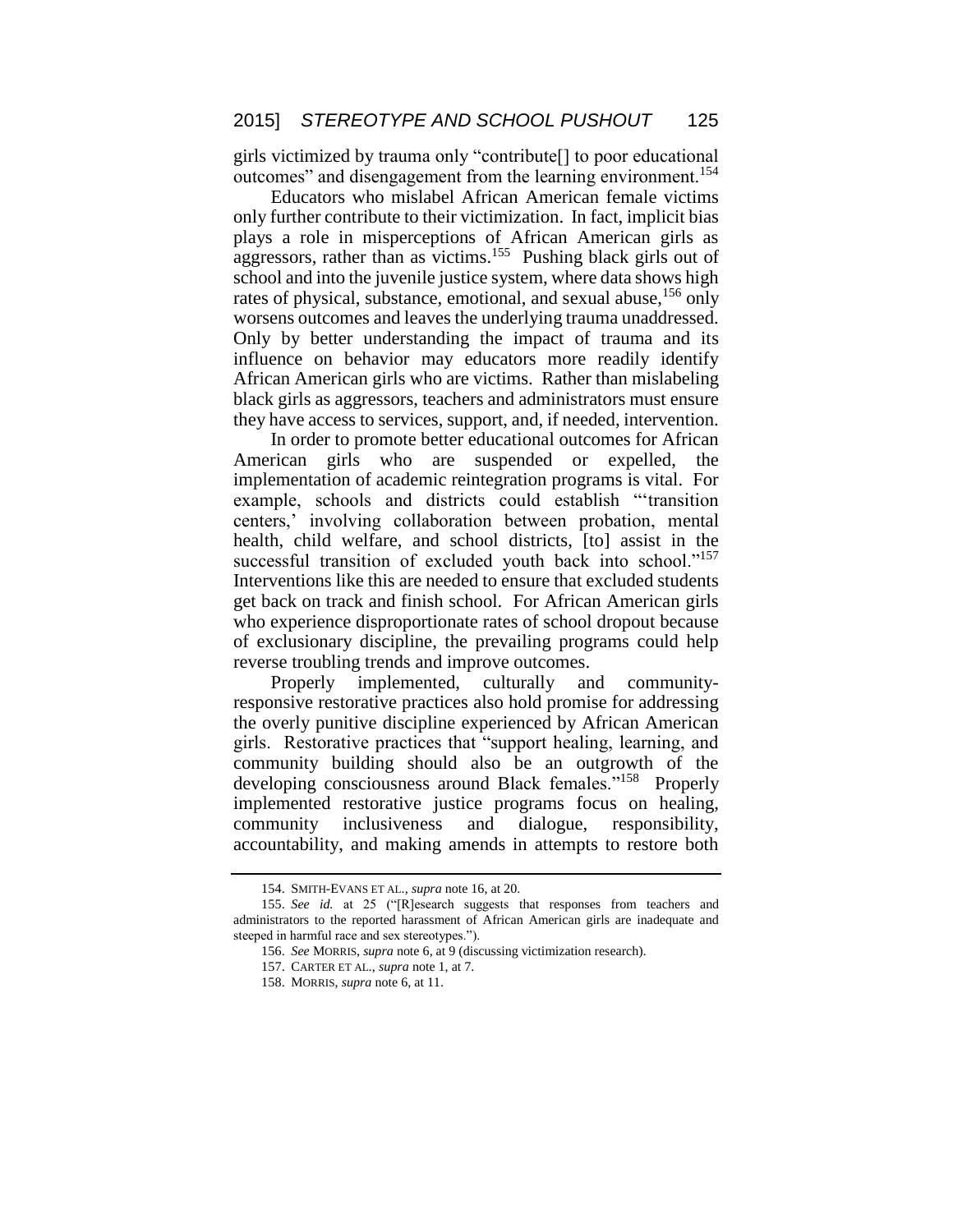victims and offenders and foster positive communities.<sup>159</sup> Restorative justice is promoted as an alternative to overly punitive practices in schools particularly because it "focus[es] on accountability, reintegration and inclusion (instead of exclusion and exiling), community building, and the development of problem solving skills . . . [and] allows for the development of a safe, collaborative, and positive environment in which students are more likely to succeed."<sup>160</sup> Restorative practices can include peer mediation, discussion circles, whole-school involvement, or conferences between victims and offenders.<sup>161</sup>

In a West Oakland, California middle school, the implementation of restorative practices resulted in a drop in the school's total suspension rate from 50% to 6% in only two years.<sup>162</sup> When public schools in Denver implemented restorative practices during the 2006–07 school year, they also saw significant reductions in out-of-school suspensions.<sup>163</sup>

Restorative practices present opportunities for African American girls to voice their viewpoints on the discrimination they experience. Creating a space to discuss race and express feelings of victimization help teachers and administrators see how their actions are perceived by students.<sup>164</sup> Specifically, "Restorative Justice, especially when it is implemented in schools on a broad and daily basis, encourages meaningful interaction and gives a voice to those who otherwise might not have a safe place to express their thoughts and emotions."<sup>165</sup> Unlike punitive practices that do not incorporate or allow for input from alleged perpetrators, restorative practices invite all parties to speak and be heard. For African American girls mislabeled as aggressors, this will present an opportunity to voice frustrations or justifications for actions in reality in response to repeated harassment or untreated trauma. While likely challenging, "[t]his represents a productive approach to resolve difficult issues caused by the long history of racial bias in the United States."<sup>166</sup> This approach also "humanizes the story behind a discipline violation

<sup>159.</sup> Simson, *supra* note 7, at 553.

<sup>160.</sup> *Id.* at 554.

<sup>161.</sup> *See id.*

<sup>162.</sup> *Id.* at 554-55.

<sup>163.</sup> *Id.* at 555.

<sup>164.</sup> Simson, *supra* note 7, at 558.

<sup>165.</sup> *Id.* 

<sup>166.</sup> *Id.* at 559.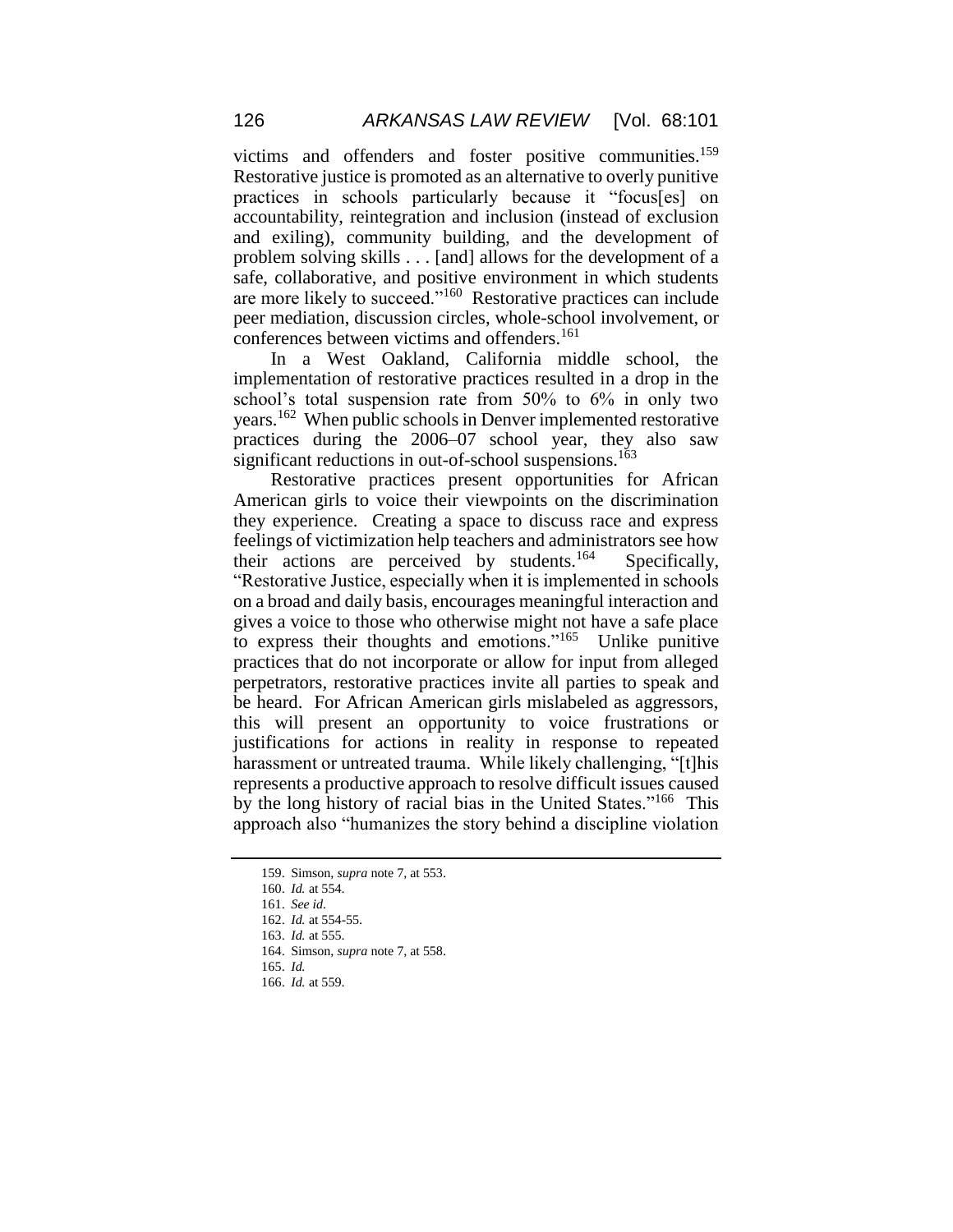by individualizing it and giving it a face, and thus makes it more likely that an integrative response takes place."<sup>167</sup>

Critics claim the effects of restorative justice are shallow, it places undue emphasis on shaming offenders, and it represents a resource-intensive approach that requires extensive training of school administrators and staff.<sup>168</sup> While these concerns are valid, restorative practices hold great promise to promote dialogue and inclusion while simultaneously fostering positive and inclusive school climates.

Another promising alternative to address discipline disparities experienced by African American girls is the implementation of gender-responsive, trauma-sensitive, and culturally competent services, including school-based mental health services. While a one-size-fits-all approach certainly will not work, access to appropriate services will ensure African American girls victimized by trauma or in need of support can get proper help. Early screening will help identify the interventions necessary to address mental health and behavioral, social, or academic needs. The appropriateness of such services is critical, as some services that are not community-based or responsive to the needs of victims may not be effective.

For African American girls, these services must be targeted to address racial and gender discrimination in order to be effective. Services must also be age appropriate, as programs that are not appropriately targeted or developed for adolescents may not be effective in a middle school. Therefore, a good fit between the services provided and the needs of students is essential. This can be achieved by utilizing student and community input in developing services or formulating relationships with community organizations.

While implementing services is not always feasible due to school budget constraints or a lack of resources in the community, <sup>169</sup> soliciting feedback, input, and involvement from students and their parents will help to identify and implement appropriate services to meet student needs. Resource equity is also essential to ensure that all schools, especially those with

<sup>167</sup>*. Id.* at 560.

<sup>168.</sup> *Id.* at 560-61.

<sup>169.</sup> *See* Burt, *supra* note 111, at 98 ("Faced with insufficient resources, schools are often forced to push out the students for whom they do not have adequate intervention programs and guidance counseling.").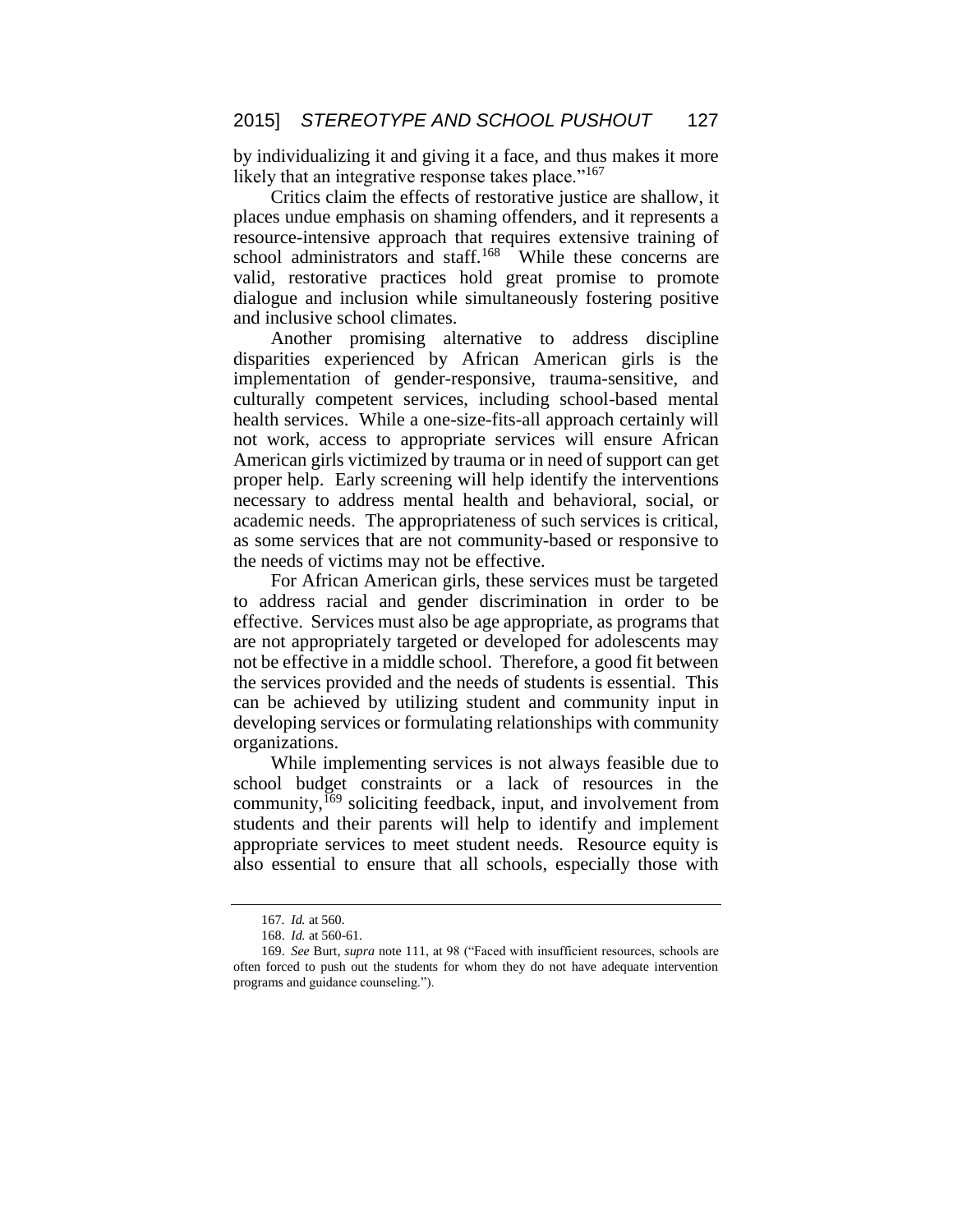significant discipline disparities, are equipped with the staff, resources, and services to constructively reform school discipline practices. Ensuring an equitable distribution of federal funds to support the staffing of school counselors and qualified teachers based on individual school needs will help schools implement services and alternatives that replace overly punitive discipline practices.

State financial constraints may be addressed by federal programs that include incentives in the form of federal funds to schools that implement support services for students. The government could also reward schools that adopt best practices and show measureable improvement in discipline disparities, such as decreased suspension rates among African American girls. Instead of funneling federal funds to continue policies that have proven to worsen outcomes for African American girls, funding must help develop community-appropriate interventions.

In addition to training on implicit bias, ongoing training on classroom management would help educators better address behavioral concerns. Providing instruction in classroom management at the teacher training stage is critical. This training could begin before student teachers even obtain their certification and continue throughout their teaching careers. As commentators have noted, "[r]educing the discrepancy between black and white rates of suspension will likely require increased attention to teacher training in effective and culturally competent methods of classroom behavior management."<sup>170</sup>

Cultural competency training could begin in early teacher training programs. As school enrollment becomes increasingly diverse, the majority of teachers in the United States "remain female, White, and middle class, creating a within-school boundary in itself."<sup>171</sup> This can be addressed through the recruitment and training of diverse educators, but more importantly through teacher training programs that teach cultural competency and address implicit bias and stereotyping. Diverse educators alone cannot remedy cultural gaps between teachers and students, as educators of color may also harbor harmful biases and stereotypes that they may project into their interactions with students. Cultural competency training of all educators is key to

<sup>170.</sup> SKIBA ET AL., *supra* note 30, at 338.

<sup>171.</sup> CARTER ET AL., *supra* note 1, at 3-4 (footnote omitted).